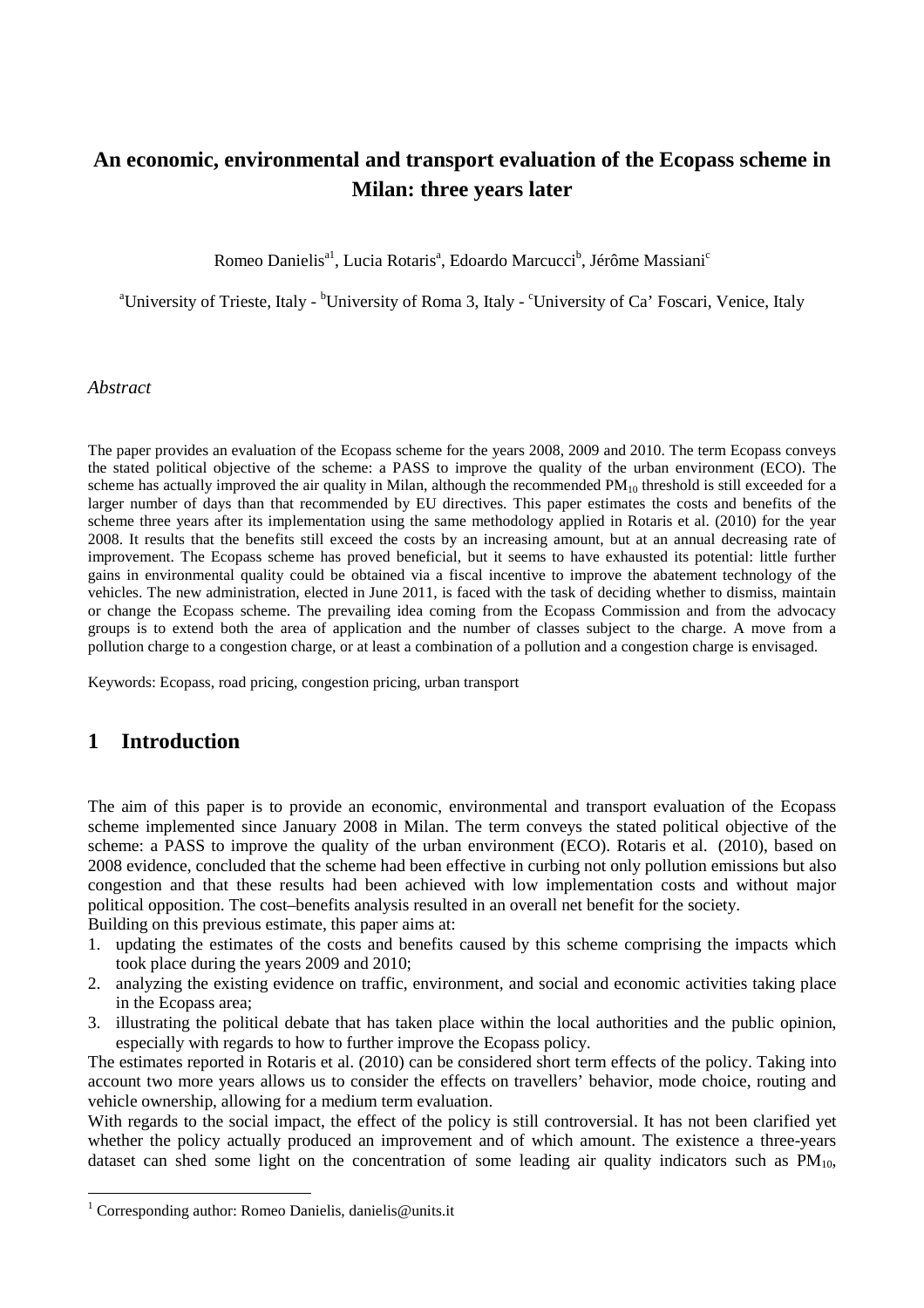although there is also initial evidence on the effects on finer particles at street level (Ruprecht and Invernizzi, 2009). In parallel, a slight reduction of injury-causing accidents also occurred with large social gains. Locational effect in urban activities represents a further impact to be discussed both concerning commercial and residential activities.

Furthermore, the Ecopass scheme generated an interesting political debate. Some political parties supported it, some other contrasted the policy. Mayor Mrs. Letizia Moratti, who introduced the scheme, failed reelection. In a referendum 79.12% of the voters (49 % of the eligible voters casted their vote) voted in favor of extending the Ecopass. The new Mayor, Mr. Giuliano Pisapia, is faced with the decision of whether to enlarge both the charging the area and the number of vehicles subject to the fee. If the latter proposal is implemented, the Ecopass would turn from a pollution charge to a congestion charge. Some political groups as well as the Ecopass Committee (an expert group created by the local authorities in order to provide recommendations about the future of the system) are in favor of such a change.

The remaining of this paper is organized as follow. Section 2 illustrates the Ecopass scheme. Section 3 discusses the available evidence on the impact of the scheme on the environment, on traffic and on social and economic activities. Section 4 presents our estimates of the monetary costs and benefits of the scheme in the year 2008<sup>2</sup>, 2009 and 2010. Section 5 illustrates the political debate and Section 6 concludes. For convenience, the details on the calculations performed are presented in the Appendices.

#### **2 The Ecopass scheme**

 $\overline{a}$ 

Milan is one of the largest Italian metropolitan areas. It comprises 3.7 million inhabitants (1.9 million within the city boundaries) and is the main centre of the polycentric Lombardy region of about 9.5 million inhabitants. Although the area is served by an important transport public network, Milan is one of the cities with the highest car concentration in the world: 0.6 cars per inhabitant (0.74 including all vehicles).

The high reliance on car use for travel in Milan together with adverse geoclimatic conditions of the Padania region result in very high pollution levels. Since the national legislation require Mayors to drastically intervene to curb pollution (even with a temporary ban of private vehicles' traffic) in order to improve the quality of the urban environment, the Milan city administration, with the Major Mrs. Letizia Moratti, decided to introduce, starting January 2008, a package of transport policies including Ecopass.

The Ecopass requires that the vehicles entering the 8 km²-wide area between 7:30 and 19:30 pay a charge. The charging area is relatively small compared to London (22 km² before 2005, and 40 km² after 2005) and Stockholm (30 km<sup>2</sup>), but is comparable to Singapore (7 km<sup>2</sup>). The choice of the location and of the dimension of the charging area has been based on the historic urban layout, rather than on theoretical transport planning considerations.

A crucial decision was made to set the charge according to the five Euro emission standard classes (Table 1). In contrast with theoretical prescriptions, no differentiation is made according to access time to the charging area, within the charging window (7:30-19:30). This is because the charge is mainly conceived and communicated as a pollution charge and not as a congestion charge.

The Ecopass scheme is, however, characterized by a relatively high level of charge differentiation based on emission standards. The maximum charge in Milan is  $\epsilon$ 10, it applies only to a limited number of vehicles and is comparable to the £8 (about  $\in$  11 using PPP conversion rates) charge used in London.

In contrast with the goals pursued in London (congestion charging), Trondheim (infrastructure financing), or Stockholm (congestion, accessibility, environment, public transport infrastructures financing), the objective stated by the Milan local authorities is to reduce air pollution. Congestion is mentioned only as a secondarygoal. This choice is motivated by the high air pollution levels in Milan, much higher than, for instance, in London or in Stockholm. Focusing on air pollution abatement not only signals the interest of the local authorities for environmental issues, but represents also a strategy to overcome the tax payers' reluctance to the introduction of yet another charge.

 $2^2$  For the year 2008 a revision of the estimates made by Rotaris et al. (2010) is presented.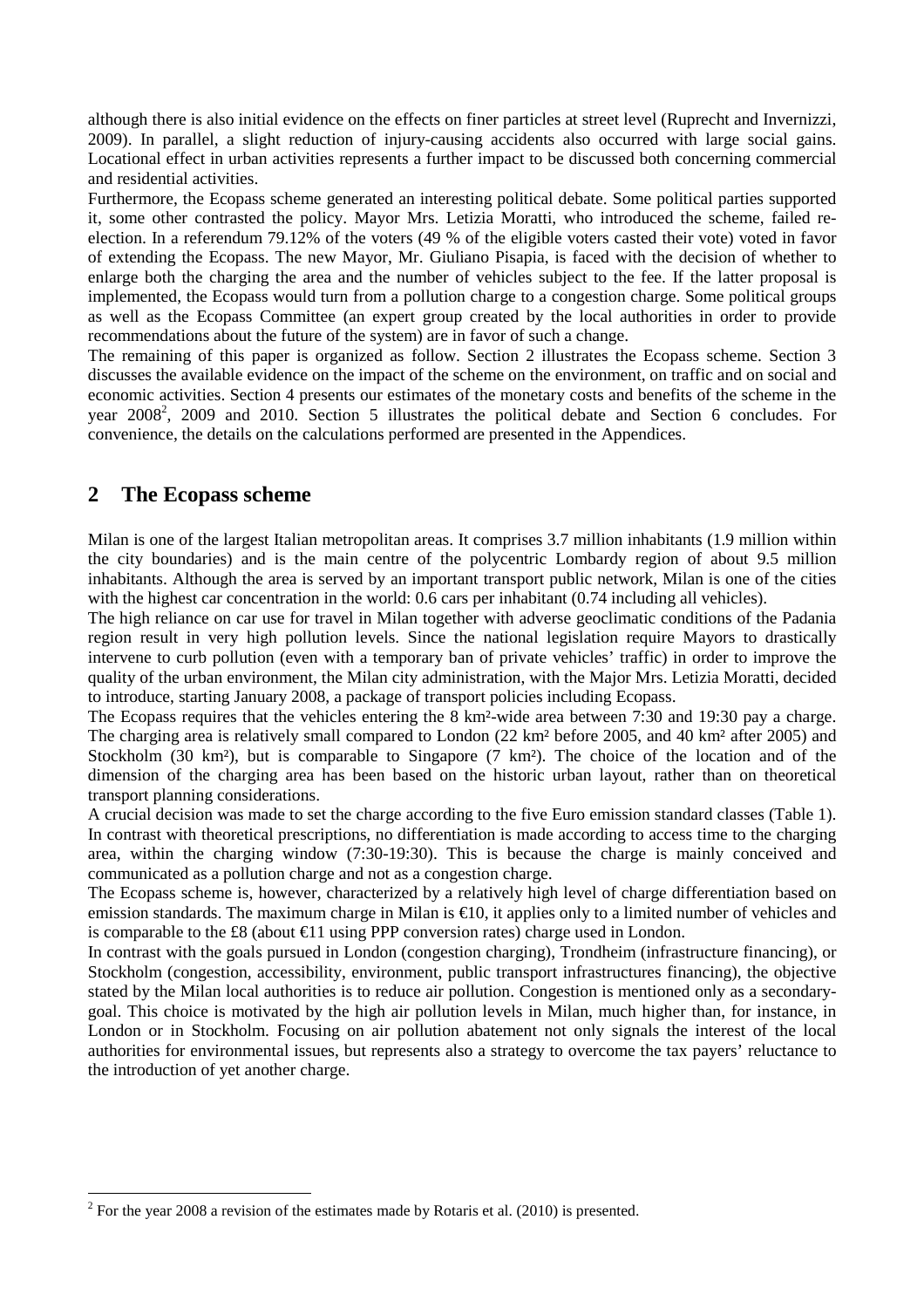| Toll classes | Definition                                                                          |
|--------------|-------------------------------------------------------------------------------------|
| Class I      | Liquid propane gas – methane – electric - hybrid.                                   |
| Class II     | Gasoline Euro III, IV or more recent                                                |
|              | Diesel Euro IV without Anti-Particulate Filter (up to 30/06/08)                     |
|              | Cars and freight vehicles diesel Euro IV o more recent with anti-particulate filter |
| Class III    | Gasoline Euro I and II                                                              |
| Class IV     | Gasoline Euro 0                                                                     |
|              | Diesel cars Euro I, II and III                                                      |
|              | Diesel freight vehicles Euro III                                                    |
|              | Diesel buses Euro IV and V                                                          |
| Class V      | Diesel cars Euro 0                                                                  |
|              | Goods vehicles Euro 0, I and II                                                     |
|              | Diesel buses Euro 0, I, II and III                                                  |

Table 1 - Toll classes based on Euro emission standards

Table 2 - Ecopass fees for cars

| Toll classes | Daily<br>charge | Discounted multiple entries<br>(max 100 entries per year) | Yearly<br>residents     | pass           | for |  |
|--------------|-----------------|-----------------------------------------------------------|-------------------------|----------------|-----|--|
|              |                 | 50% rebate                                                | 40% rebate              |                |     |  |
|              |                 | (first 50 entries)                                        | (successive 50 entries) |                |     |  |
| Class I      |                 |                                                           | Free                    |                |     |  |
| Class II     |                 |                                                           | Free                    |                |     |  |
| Class III    | $\epsilon$ 2    | $\epsilon$ 50                                             | $\epsilon$ 60           | $\epsilon$ 50  |     |  |
| Class IV     | $\epsilon$ 5    | $\epsilon$ 125                                            | € 150                   | € 125          |     |  |
| Class V      | $\epsilon$ 10   | $\epsilon$ 250                                            | $\epsilon$ 300          | $\epsilon$ 250 |     |  |

Charge differentiation is also obtained through discounts available for frequent users, also with the aim of increasing political acceptability. There is a 50% rebate for the first 50 entries per year and a 40% rebate for the subsequent 50 entries. There are no rebates for accesses exceeding 100-per-year. Discounts are also available for residents in the tolled area. A number of categories are exempted. These include motorcycles and scooters, public transport, vehicles for handicapped people, Army and Police (State and local) vehicles, vehicles used for public services, ambulances and, from 10 a.m. to 16 p.m., vehicles transporting exclusively perishable and refrigerated food products, provided a permit is purchased from the municipality.

Since in Milan the objective is mainly to curb pollution rather than congestion, it was decided to implement the Ecopass scheme via an automatic-number-plate-recognition (ANPR) technology, previously tested in London, and Stockholm, whereas Singapore implemented a more advanced electronic road pricing (ERP) technology allowing better differentiation according to the prevailing congestion level. The decision was also influenced by the fact that the area to be charged was already monitored via cameras for the enforcement of the Limited Traffic Zone.

The Ecopass scheme is part of a wider transport policy package including short-term policies such as traffic calming measures, new bus lanes, increased bus frequency, increase in parking restriction and fees, and medium-term policies such as park-and-ride facilities and underground network extensions.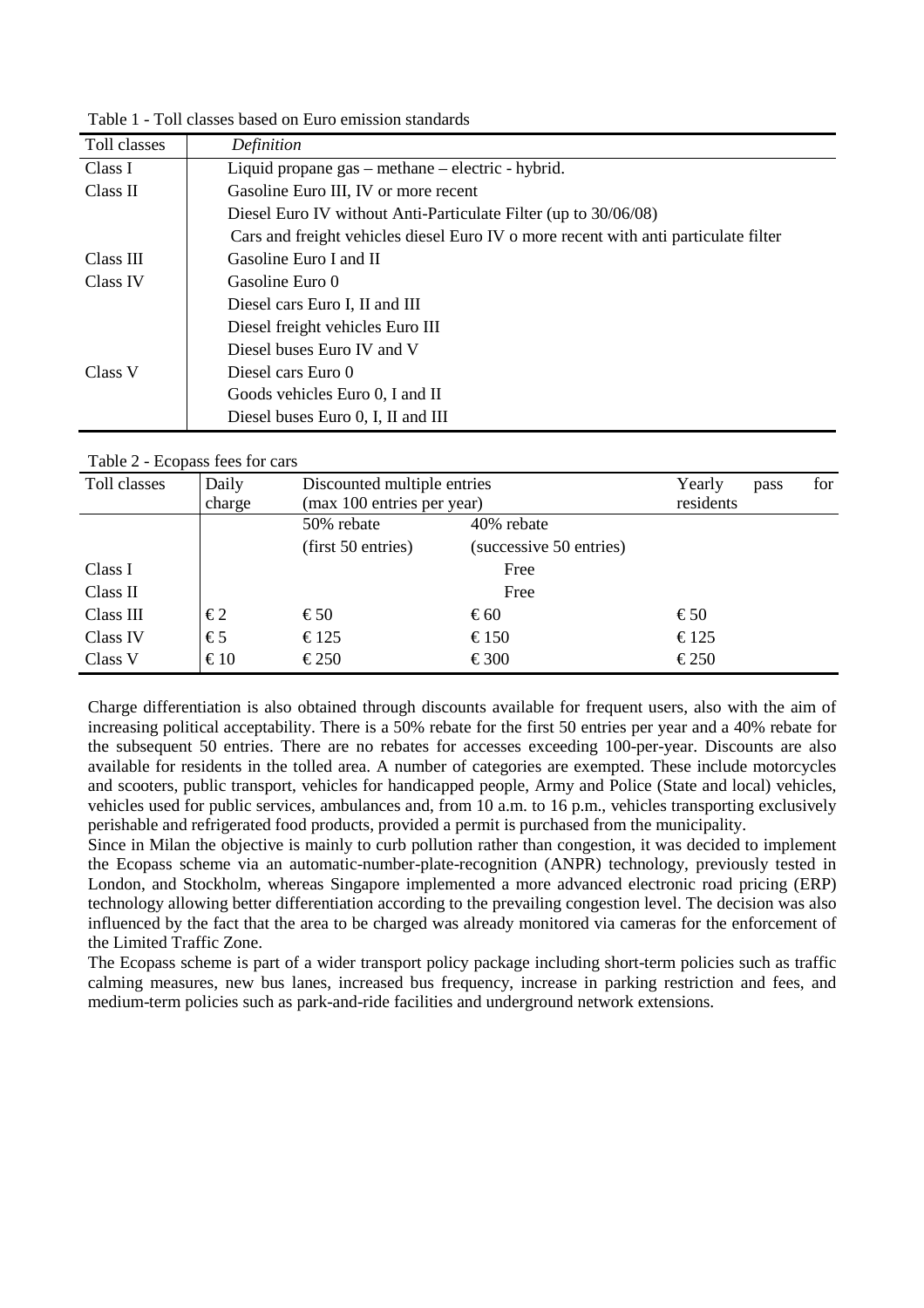# **3 The impact on the environment, on traffic and on social and economic activities**

#### **The impact on the environment**

The impact on the environment is positive.

Considering the particulate matter with a diameter larger than 10 nanometers or less  $(PM_{10})$ , during the year 2010 the number of days whose average daily value exceeded the 50  $\mu$ g/m<sup>3</sup> threshold has been equal to 86, much lower than the 2002 when it was equal to 166 (Figure 1) or of the 2007 value, the year before the introduction of Ecopass, when it was equal to 132. However, it should be noticed that the European Directive 2008/50/CE recommends a value lower than 35, hence, Milan has still a long way to go to be considered a city with a satisfactory air quality.



Figure 1 - No. of days exceeding the  $PM_{10}$  50  $\mu$ g/m<sup>3</sup> threshold. Source: Ecopass Commission (2010)

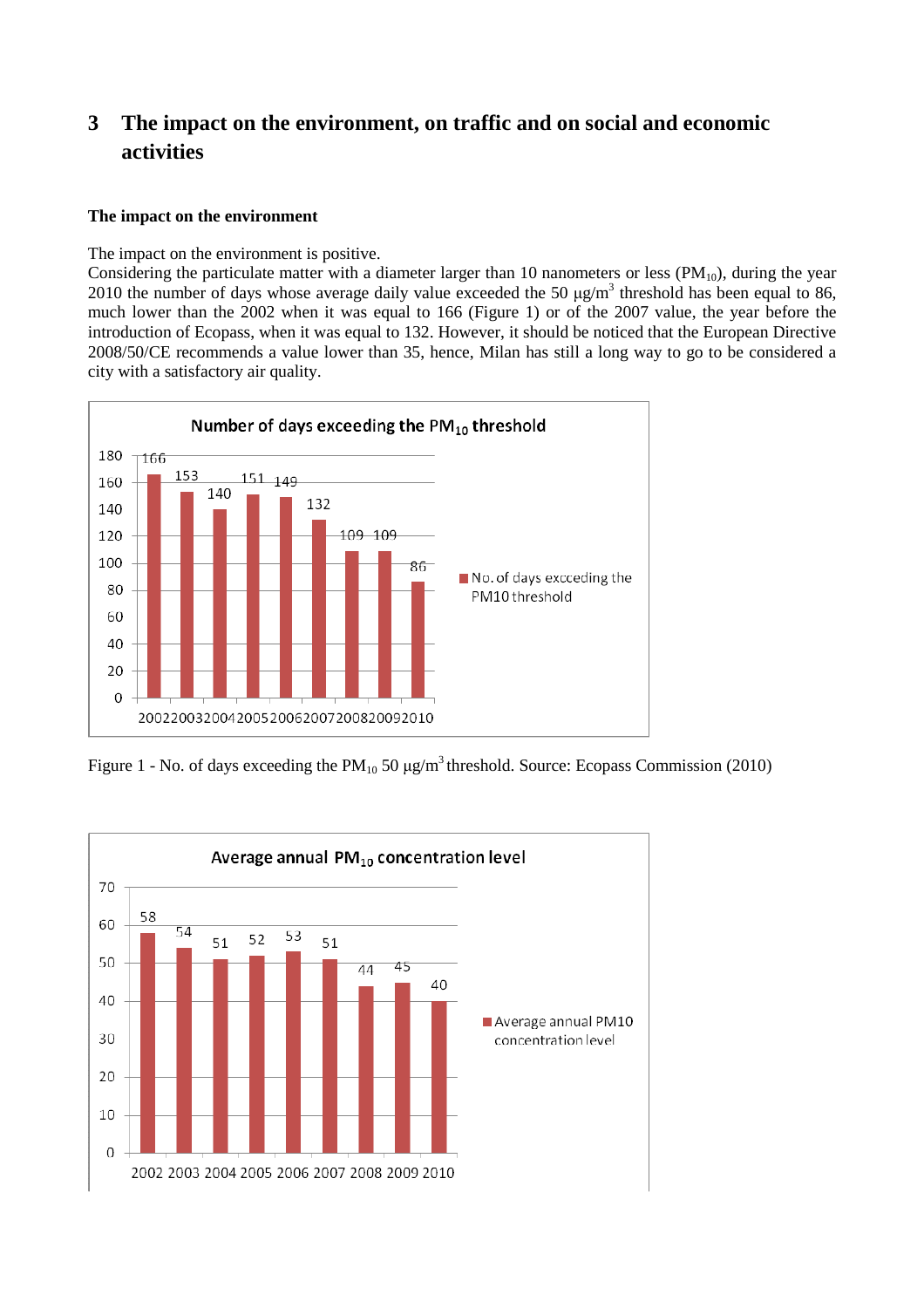Figure 2 - Average annual  $PM_{10}$  concentration level. Source: Ecopass Commission (2010)

The average yearly PM<sub>10</sub> concentration level in 2010 has been equal to 39,7  $\mu$ g/m<sup>3</sup>, slightly lower than 40  $\mu$ g/m<sup>3</sup> goal set by the EU directive starting from January 1st, 2005 (Figure 2).

Considering the particulate matter with a diameter larger than 2.5 nanometers or less (PM<sub>2.5</sub>), the 2010 value was equal to 25,1  $\mu$ g/m<sup>3</sup>, slightly higher than the 25  $\mu$ g/m<sup>3</sup> goal set by the EU directive starting from January 1st, 2005.

With regard to the ambient concentration values of nitrogen dioxide  $(NO<sub>2</sub>)$  and ozone  $(O<sub>3</sub>)$ , the empirical evidence is as follows. The hourly limit of 200  $\mu$ g/m<sup>3</sup> was exceeded in 2010 only a single day, the lowest number of days in the last 9 years. The maximum average hourly concentration of 200 ug/m<sup>3</sup> in 2010 has been exceeded 12 days, a value equal to the year 2005 but lower than the previous years. As for the yearly average, the value is equal to 61  $\mu$ g/m<sup>3</sup> in the year 2009, higher than the 42  $\mu$ g/m<sup>3</sup> threshold recommended by the EU Directive 2008/50/CE.

As regards ozone, during the year 2010 the alarm threshold of 240  $\mu$ g/m<sup>3</sup> as maximum average hourly threshold has never been exceeded, as in the year 2004. However, the information threshold of 180 ug/m<sup>3</sup> has been exceeded 13 days as in the year 2002.

#### **The impact on traffic**

The Ecopass scheme has decreased the number of vehicles entering daily the Ecopass area (see Table 3), from 90,580 in the year 2007 to 76,114 in the first half of the year 2010. The drop has been very relevant in the first year of application of the measure (-21%) but the number of vehicles actually increased in the years 2009 and 2010 relative to the year 2008.

|                   | Vehicles paying the toll |           |        | Vehicles not paying the toll |           |        | <b>Total</b> |           |        |
|-------------------|--------------------------|-----------|--------|------------------------------|-----------|--------|--------------|-----------|--------|
|                   | Goods                    | Passenger | Total  | Goods                        | Passenger | Total  | Goods        | Passenger | Total  |
| Before<br>Ecopass | 9,738                    | 28,341    | 38,079 | 3,302                        | 49,199    | 52,501 | 13,040       | 77,540    | 90,580 |
| 2008              | 5,116                    | 11,206    | 16,322 | 4,493                        | 50,914    | 55,407 | 9,609        | 62,120    | 71,729 |
| 2009              | 3,961                    | 8,294     | 12,255 | 5,804                        | 57,038    | 62,842 | 9,765        | 65,332    | 75,097 |
| Jan-June<br>2010  | 3,749                    | 7,820     | 11,569 | 5,772                        | 58,773    | 64,545 | 9,521        | 66,593    | 76,114 |
| Before<br>Ecopass | 100%                     | 100%      | 100%   | 100%                         | 100%      | 100%   | 100%         | 100%      | 100%   |
| 2008              | 53%                      | 40%       | 43%    | 136%                         | 103%      | 106%   | 74%          | 80%       | 79%    |
| 2009              | 41%                      | 29%       | 32%    | 176%                         | 116%      | 120%   | 75%          | 84%       | 83%    |
| Jan-June<br>2010  | 38%                      | 28%       | 30%    | 175%                         | 119%      | 123%   | 73%          | 86%       | 84%    |

Table 3- Average number of daily entries in the Ecopass area

Source: AMMA (2010).

The Ecopass scheme changed drastically the composition of the vehicles daily entering the charging area. Compared with the pre-Ecopass composition, the number of vehicles belonging to the tolled classes, hence the most polluting vehicles, decreased from 38,070 in the year 2007 to 11,569 (-70%) in the first half of the year 2010. Such a drop is higher for passenger (-72%) than for freight vehicles (-62%). Possible explanations include that passenger vehicles have a higher rate of substitution (a passenger car costs less than a freight vehicle, families might also have more than one car, etc.) and that freight vehicles have a low chance to transfer the fee on the consumers. Note also that one third of the tolled vehicles are freight vehicles and twothirds are passenger vehicles.

Conversely, the number of vehicles belonging to the exempted classes, hence the least polluting vehicles, increased from 52,501 in the year 2007 to 64,545 (+23%) in the first half of the year 2010. In this case,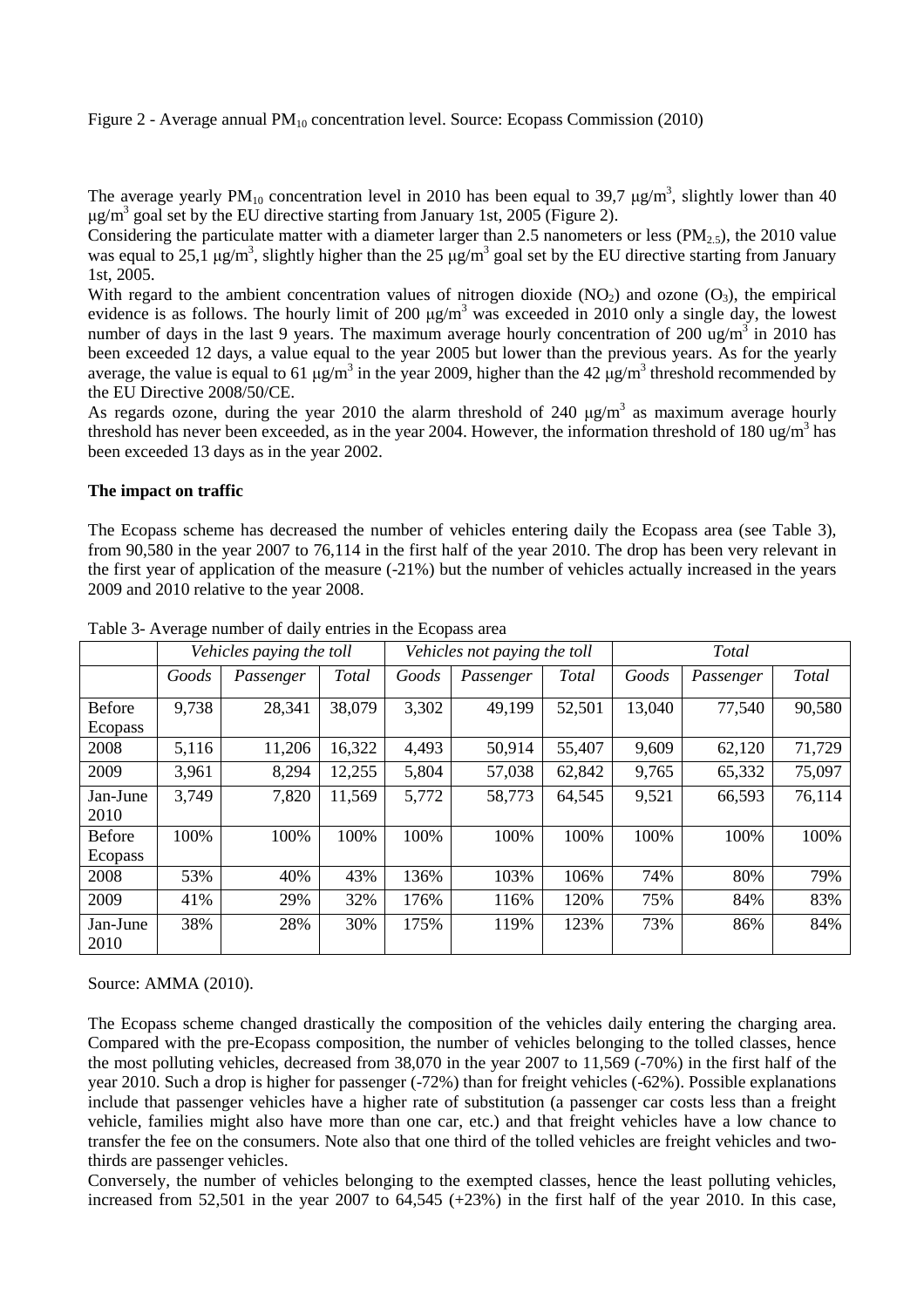although the large majority of these vehicles are passenger vehicles, the number of exempted freight vehicles increased at a very fast rate and in the years 2009 and 2010 it exceeded the number of the paying freight vehicles.

To summarize:

- The total number of vehicles daily entering the Ecopass area initially decreased drastically but starting from the year 2009 shows a tendency to increase again. This had positive effects both on the environment and on congestion in the first year, but at least the effect on congestion might have stopped.
- The composition of the vehicles daily entering the Ecopass area has changed drastically, and, judging from the class they belong to, this means that the vehicles are becoming "cleaner"<sup>3</sup> and the environmental goals closer. In fact, the number of vehicles belonging to the tolled classes on the total entering vehicles drops from 42% in the year 2007, to 23% in the year 2008, to 16% in the year 2009 and to 15% in the first half of the year 2010.
- Within the vehicles paying the Ecopass charge, the percentage of freight vehicles went from 25,6% in the year 2007 to 32,4% in the year 2010. This is a very high percentage since freight vehicles represent about 13% of the vehicles entering the Ecopass area.
- The reduction of the number of paying vehicles, from 16,332 in the year 2008 to 11,569 in the year 2010, entails less revenues for the city administration.

#### **Impact on social costs and benefits and on economic activities**

An important side-impact of the Ecopass scheme is the increase of safety due to the reduction of the number of cars circulating in the charging area and to the reorganization of the traffic flows. The data show that the number of accidents decreased over the years and that in the year 2007, before the implementation of the Ecopass, it was equal to 1.345 (853 of which with injured people), in the year 2008 it was equal to 1.164 (750 of which with injured people), and in the year 2009 it was equal to 1.204 (738 of which with injured people, AMMA, 2010, p. 45). The available data for the first six months of the year 2010 report 518 accidents (298 of which with injured people).

A further side-effect is the impact on traffic outside the Ecopass area: the traffic index decreased by 3.4% in the year 2008, by 8% in the year 2009 and by 6.6% in the first six months of the year 2010 (AMMA, 2010b). How much of this decrease is due to Ecopass scheme is, however, difficult to be determined.

Although it is known that a pricing scheme induces relocation of economic activities (Eliasson and Mattsson, 2001), how much relocation has occurred in Milan is a matter of speculation since, so far, there is no collected data on this issue.

### **4 The monetary costs and benefits**

l

Using the same methodology applied in Rotaris et al. (2010), the costs and benefits for the years 2009 and 2010 are estimated. Note also that the estimate for the year 2008 is slightly different from that presented in Rotaris et al. (2010) since new data are now available (the previous estimates were based on evidence only for the first 11 months of the year 2008) and some calculations have been refined. A detailed description of the new estimates is reported in the Appendix section. The new estimates, however, do not alter the conclusions previously drawn in Rotaris et al. (2010).

The estimates for the year 2009 are based on AMMA (2010), reporting data for the entire 2009 year, while the estimates for the year 2010 are based on AMMA (2010b), reporting data for the first six months of the year 2010. A detailed description of these estimates is reported in the Appendix section. The results for the years 2008, 2009 and 2010 are reported in Tables 4, 5, and 6.

<sup>&</sup>lt;sup>3</sup> There has been also an increase of the vehicles using "alternative fuels" or with "zero emission. The number of passenger vehicles entering the Ecopass area with these characteristics increased from a daily value of 1,002 in the pre-Ecopass year to 4,574 in June 2010. Freight vehicles with the same characteristics and in the same period increased from 92 to 1,089.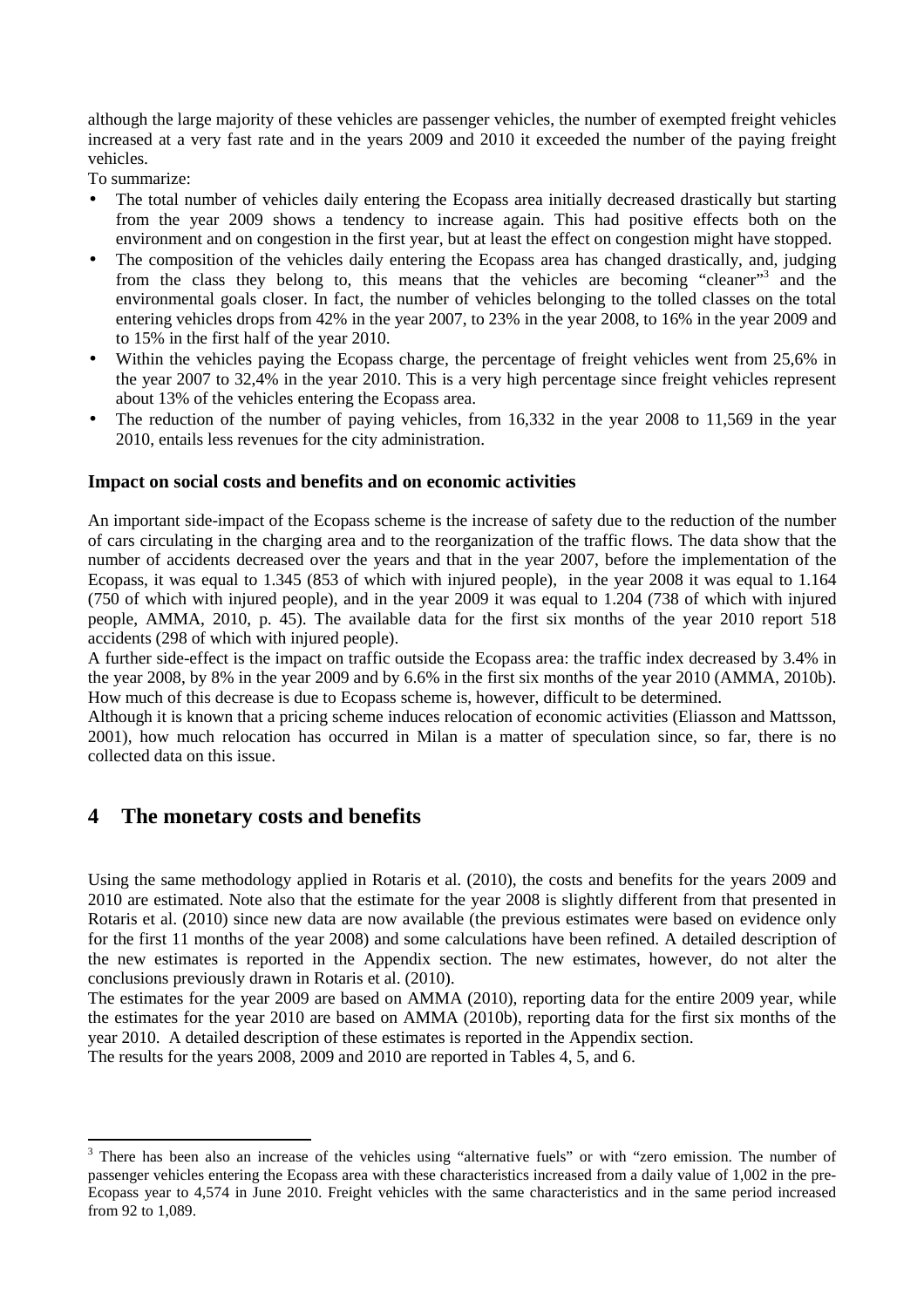| Category                                       | Sub-category                         | Travel time and<br>reliability | Operating costs Other costs and Financial | services | impacts<br>(excluding<br>penalties) | Total   |
|------------------------------------------------|--------------------------------------|--------------------------------|-------------------------------------------|----------|-------------------------------------|---------|
| Car, freight vehicles, taxi Passenger vehicles |                                      | 11.4                           | 0.5                                       | $-0.4$   | $-8.3$                              | 3.2     |
|                                                | Freight vehicles                     | 0.3                            | 0.1                                       | $-0.2$   | $-3.8$                              | $-3.6$  |
| <b>Buses</b>                                   | Passenger                            | 4.9                            |                                           |          |                                     | 4.9     |
|                                                | transportation                       |                                |                                           |          |                                     |         |
| Deterred trips                                 | Passenger vehicles                   |                                |                                           | $-2.4$   |                                     | $-2.4$  |
|                                                | Freight vehicles                     |                                |                                           | $-0.5$   |                                     | $-0.5$  |
| Social costs                                   | Accidents                            |                                |                                           | 5.4      |                                     | 5.4     |
|                                                | CO <sub>2</sub>                      |                                |                                           | 0.05     |                                     | $0.0\,$ |
|                                                | NO <sub>x</sub> and PM <sub>10</sub> |                                |                                           | 0.4      |                                     | 0.4     |
| <b>Administrations (City</b>                   | Fuel duty                            |                                |                                           |          | $-2.2$                              | $-2.2$  |
| adminstr., Region, State)                      |                                      |                                |                                           |          |                                     |         |
|                                                | <b>VAT</b>                           |                                |                                           |          | $-0.8$                              | $-0.8$  |
|                                                | Tolls                                |                                | $-6.5$                                    |          | 12.1                                | 5.6     |
|                                                | Infrastructure                       |                                |                                           | $-0.6$   |                                     | $-0.6$  |
|                                                | Parking revenues                     |                                |                                           |          | $-1.4$                              | $-1.4$  |
| Private parking                                | Net revenues                         |                                |                                           |          | $-1.0$                              | $-1.0$  |
| Total                                          |                                      | 16.6                           | $-6.0$                                    | 1.7      | $-5.4$                              | 6.9     |

Table 4 - Costs and benefits of Milan Ecopass scheme estimated for the year 2008 relative to the pre-Ecopass vear 2007 (at 2008 prices, million  $\epsilon$ )

Table 5 - Costs and benefits of Milan Ecopass scheme estimated for the year 2009 relative to the pre-Ecopass year 2007 (at 2008 prices, million  $\epsilon$ )

| Category                                       | Sub-category                         |             | Travel time and Operating Other costs and Financial impacts |          |                       |        | Total  |
|------------------------------------------------|--------------------------------------|-------------|-------------------------------------------------------------|----------|-----------------------|--------|--------|
|                                                |                                      | reliability | costs                                                       | services | (excluding penalties) |        |        |
| Car, freight vehicles, taxi Passenger vehicles |                                      |             | 11.6                                                        | 1.1      | $-0.4$                | $-6.5$ | 5.9    |
|                                                | Freight vehicles                     |             | 0.3                                                         | 0.2      | $-0.2$                | $-3.1$ | $-2.9$ |
| <b>Buses</b>                                   | Passenger                            |             | 4.9                                                         |          |                       |        | 4.9    |
|                                                | transportation                       |             |                                                             |          |                       |        |        |
| Deterred trips                                 | Passenger vehicles                   |             |                                                             |          | $-1.9$                |        | $-1.9$ |
|                                                | Freight vehicles                     |             |                                                             |          | $-0.5$                |        | $-0.5$ |
| Social costs                                   | Accidents                            |             |                                                             |          | 6.2                   |        | 6.2    |
|                                                | CO <sub>2</sub>                      |             |                                                             |          | 0.1                   |        | 0.1    |
|                                                | NO <sub>x</sub> and PM <sub>10</sub> |             |                                                             |          | 0.7                   |        | 0.7    |
| <b>Administrations (City</b>                   | Fuel duty                            |             |                                                             |          |                       | $-2.2$ | $-2.2$ |
| adminstr., Region, State)                      |                                      |             |                                                             |          |                       |        |        |
|                                                | VAT                                  |             |                                                             |          |                       | $-0.8$ | $-0.8$ |
|                                                | Tolls                                |             |                                                             | $-6.5$   |                       | 9.6    | 3.1    |
|                                                | Infrastructure                       |             |                                                             |          | $-0.6$                |        | $-0.6$ |
|                                                | Parking revenues                     |             |                                                             |          |                       | $-1.2$ | $-1.2$ |
| Private parking                                | Net revenues                         |             |                                                             |          |                       | $-0.8$ | $-0.8$ |
| Total                                          |                                      |             | 16.8                                                        | $-5.2$   | 3.4                   | $-5.0$ | 10.1   |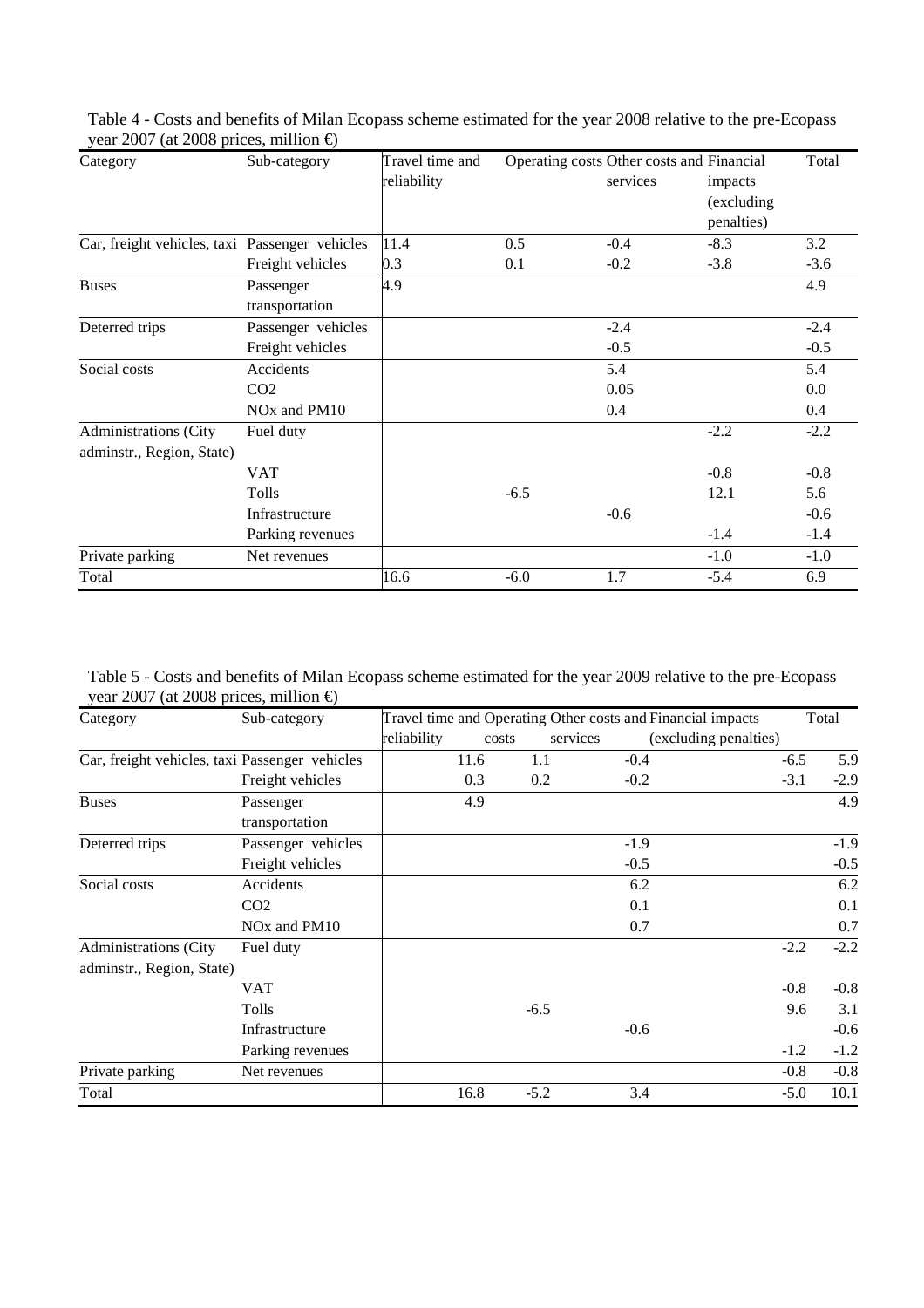| --- - - - - <sub>(</sub> --- - - - - r<br>Category | Sub-category                         |             | Travel time and Operating |        |          | Other costs and Financial impacts | Total  |
|----------------------------------------------------|--------------------------------------|-------------|---------------------------|--------|----------|-----------------------------------|--------|
|                                                    |                                      | reliability | costs                     |        | services | (excluding penalties)             |        |
| Car, freight vehicles, taxi Passenger vehicles     |                                      |             | 11.6                      |        | $-0.4$   | $-6.8$                            | 5.5    |
|                                                    | Freight vehicles                     |             | 0.3                       | 0.1    | $-0.2$   | $-3.3$                            | $-3.1$ |
| <b>Buses</b>                                       | Passenger                            |             | 5.8                       |        |          |                                   | 5.8    |
|                                                    | transportation                       |             |                           |        |          |                                   |        |
| Deterred trips                                     | Passenger vehicles                   |             |                           |        | $-1.7$   |                                   | $-1.7$ |
|                                                    | Freight vehicles                     |             |                           |        | $-0.5$   |                                   | $-0.5$ |
| Social costs                                       | Accidents                            |             |                           |        |          | 6.2                               | 6.2    |
|                                                    | CO <sub>2</sub>                      |             |                           |        |          | 0.1                               | 0.1    |
|                                                    | NO <sub>x</sub> and PM <sub>10</sub> |             |                           |        |          | 0.9                               | 0.9    |
| <b>Administrations (City</b>                       | Fuel duty                            |             |                           |        |          | $-2.0$                            | $-2.0$ |
| adminstr., Region, State)                          |                                      |             |                           |        |          |                                   |        |
|                                                    | VAT                                  |             |                           |        |          | $-0.8$                            | $-0.8$ |
|                                                    | Tolls                                |             |                           | $-6.5$ |          | 10.0                              | 3.5    |
|                                                    | Infrastructure                       |             |                           |        | $-0.6$   |                                   | $-0.6$ |
|                                                    | Parking revenues                     |             |                           |        |          | $-1.1$                            | $-1.1$ |
| Private parking                                    | Net revenues                         |             |                           |        |          | $-0.7$                            | $-0.7$ |
| Total                                              |                                      |             | 17.7                      | $-5.3$ |          | 3.8<br>$-4.6$                     | 11.6   |

Table 6 - Costs and benefits of Milan Ecopass scheme estimated for the year 2010 relative to the pre-Ecopass vear 2007 (at 2008 prices, million  $\epsilon$ )

In order to make the comparison simpler, the main results are summarized in Table 7.

|                      | 2008   | 2009   | 2010   | Difference 2009 - 2008 | Difference 2010 - 2009 |
|----------------------|--------|--------|--------|------------------------|------------------------|
| All transport users  | 1.5    | 5.5    | 6.0    | 4.0                    | 0.5                    |
| - passengers         | 5.7    | 8.9    | 9.6    | 3.2                    | 0.7                    |
| - freight            | $-4.2$ | $-3.4$ | $-3.6$ | 0.8                    | $-0.2$                 |
| Social costs savings | 5.8    | 7.0    | 7.2    | 1.2                    | 0.2                    |
| Public finances      | 0.5    | $-1.7$ | $-0.9$ | $-2.2$                 | 0.7                    |
| Private parking      | - 1    | $-0.8$ | $-0.7$ | 0.2                    | 0.1                    |
| Total net benefits   | 6.9    | 10.1   | 11.6   | 3.2                    |                        |

Table 7 - Summary indicators of cost and benefits (at 2008 prices, million  $\epsilon$ )

Transport users as a whole, comprising the users of passenger vehicles, freight vehicles, buses and trams, have a net gain in 2008 equal to  $\epsilon$ 1.5 Million (= 32-3.6+4.9-2.4-0.5). The net gain increases in 2009 to M€5.5 and in 2010 to M€6.0. While it is encouraging that transport users' net benefits increase, it should also be noticed that the marginal increase is diminishing.

A striking result comparing the impact on passenger and freight vehicle users is that while passenger users have a net benefit, freight vehicle users consistently face a net loss in all three years. This confirms that the Ecopass scheme, as already stated in Rotaris et al. (2010), is penalizing freight while favoring passenger transport. And while passengers' benefits increase over the years, although at a diminishing rate, the users of the freight vehicles experience a loss, which decreases in 2009 and increases again in 2010.

The reason why passenger users gain and freight transporters loose is linked to: a) the higher travel time and reliability savings of passengers relative to freight vehicles as a consequence of the introduction of the Ecopass scheme (see Tables 4, 5, 6) and b) the relatively higher percentage of freight vehicles paying the fee relative to the passenger vehicles.

Bus and tram users have an increasing net benefit caused by the increasing speed of the surface public transport services over the three years, reported by AMMA (2010, p. 43), equal to 8.67 km/h in the year 2008, 9.25 km/h in the year 2008, 9.26 km/h in the year 2009 and 9.4 km/h in the first half year 2010 AMMA (2010b, p. 46). Such increase in speed is both due to the effect of the Ecopass scheme and to reserved-lane policies implemented by the city administration.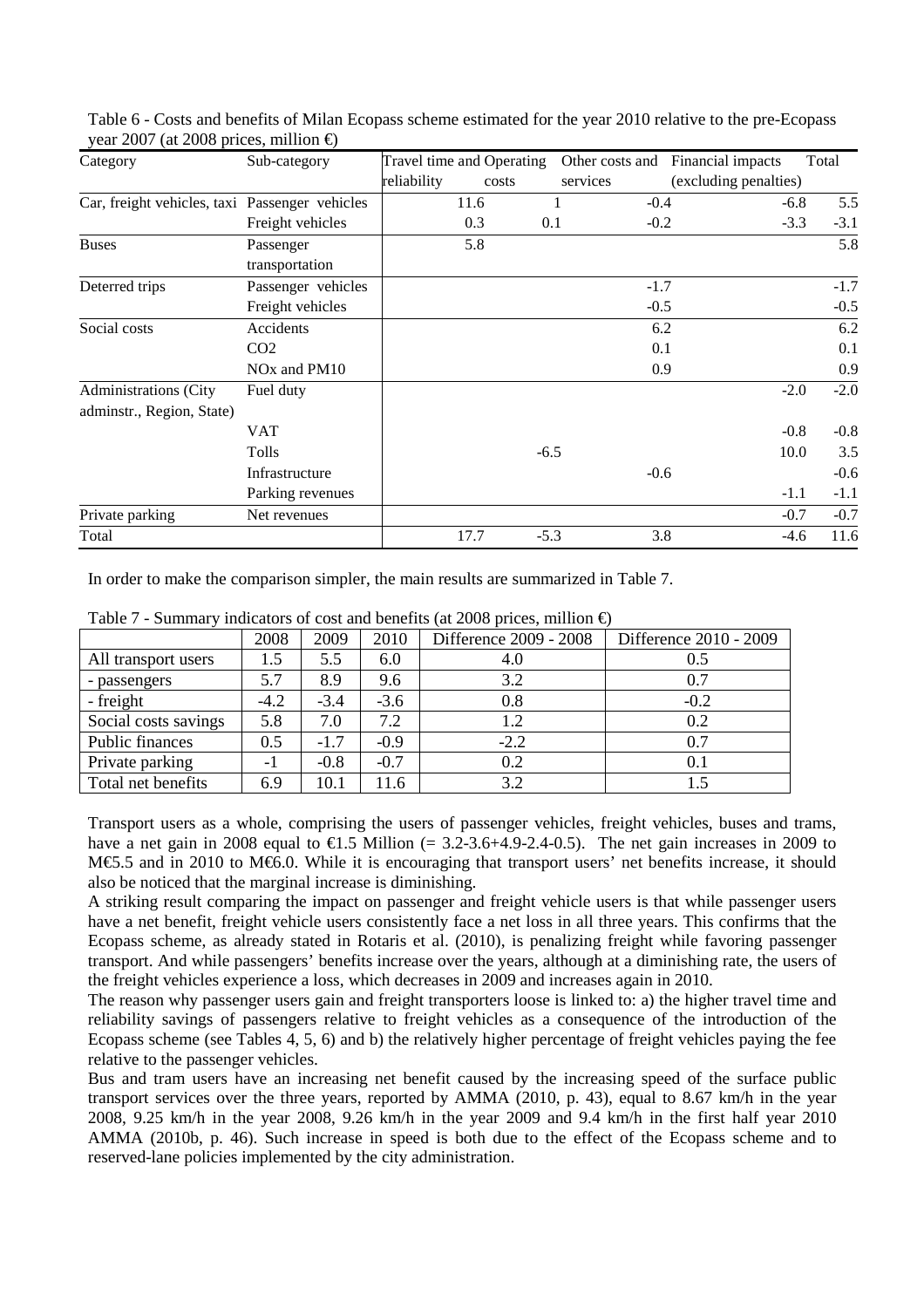|                          | 2008   | 2009   | 2010   |
|--------------------------|--------|--------|--------|
| Travel<br>and<br>time    | 11.4   | 11.6   | 11.6   |
| reliability              |        |        |        |
| Operating costs          | 0.5    | 1.1    | 1.0    |
| Other costs and services | $-0.4$ | $-0.4$ | $-0.4$ |
| Financial impacts        | $-8.3$ | $-6.5$ | $-6.8$ |
| Subtotal                 | 3.2    | 5.9    | 5.5    |
| Deterred trips           | $-2.4$ | $-1.9$ | $-1.7$ |
| <b>Buses</b>             | 4.9    | 4.9    | 5.8    |
| Total                    | 5.7    | 8.9    | 9.6    |

Table 8 - Summary of cost and benefits for passengers (at 2008 prices, million  $\epsilon$ )

More in detail (Table 8), the gains for passengers increase from M€5.7 in the year 2008 to M€9.6 in the year 2010. Hence, they increase but at a decreasing rate. This is the result of the following variations. The gains in travel time and reliability savings relative to the year 2007 are stable at  $M \in 11.4$  –  $M \in 11.6$ , because congestion is substantially decreased in 2008 and remained constant in the following years. The charges paid by the users of passengers vehicles decreased relative to the year 2008 from the initial M€8.3. The value of the deterred trips decreased from M€2.4 to M€1.7, ad the travel time savings of bus passengers increased from M€4.9 ti M€5.8.

The benefits in terms of social cost savings appears also to increase, but at a decreasing rate. As it can be seen in Tables 4, 5 and 6, the largest savings are due to the reduction of accidents with injured people in the Ecopass area and not to the air quality improvements, although this represents the stated political motivation of the policy. The increase of the benefits over the years is also due to the increase of the air quality, but it is mainly due to the improvement of traffic safety.

The impact on public finances - comprising fuel duty, VAT, tolls, operating costs, infrastructural cost and parking revenues - is positive, although small, in the year 2008 and negative in the subsequent years. That is mainly due to the decrease in toll revenues.

The loss of private parking revenues is small and decreasing.

As a result, the estimated annual total net benefits are positive and increasing in all three year, but at a decreasing rate.

## **5 The political debate**

The Ecopass system was introduced by the Milan administration in 2008 as a temporary measure. The mayor was Mrs. Letizia Moratti, a politician of the center-right party, member of Forza Italia, the political party founded by Mr. Berlusconi. Mr. Edoardo Croci was the Assessore ai trasporti, i.e. the person in charge of the transport policy for the city administration.

Although the Ecopass policy was not supported by all political parties of the governing coalition particularly the Northern League was against it since it perceived it as a tax on the poor people - Mayor Mrs. Letizia Moratti pushed the policy through as an experiment aimed at reducing the high pollution level in the metropolitan area of Milan. The geographical and meteorological conditions of the area, characterized by very little wind, cause very high concentration of air pollutants, which makes it necessary to occasionally impose partial traffic bans (usually on Sundays) especially during the winter period. Traffic, being a major emitter of air pollutants, was and still is seen as one of the main culprits. Environmental advocacy groups and also the center-left parties, requesting a shift from the mainly private car-based traffic to public transport were in favor of the Ecopass. A referendum was promised to confirm or cancel the policy.

As discussed in Rotaris et al. (2010), the policy was relatively easy and inexpensive to be implemented. The technology was already in place since the cameras were already used for the pre-existing traffic control measures. What apparently went out of proportion is the number of fines that were given because drivers did not pay the Ecopass ticket. Although an estimate of the fines levied is not reported in official accounts, press reports indicate very high values. The reasons are many, including unwillingness to pay the toll, lack of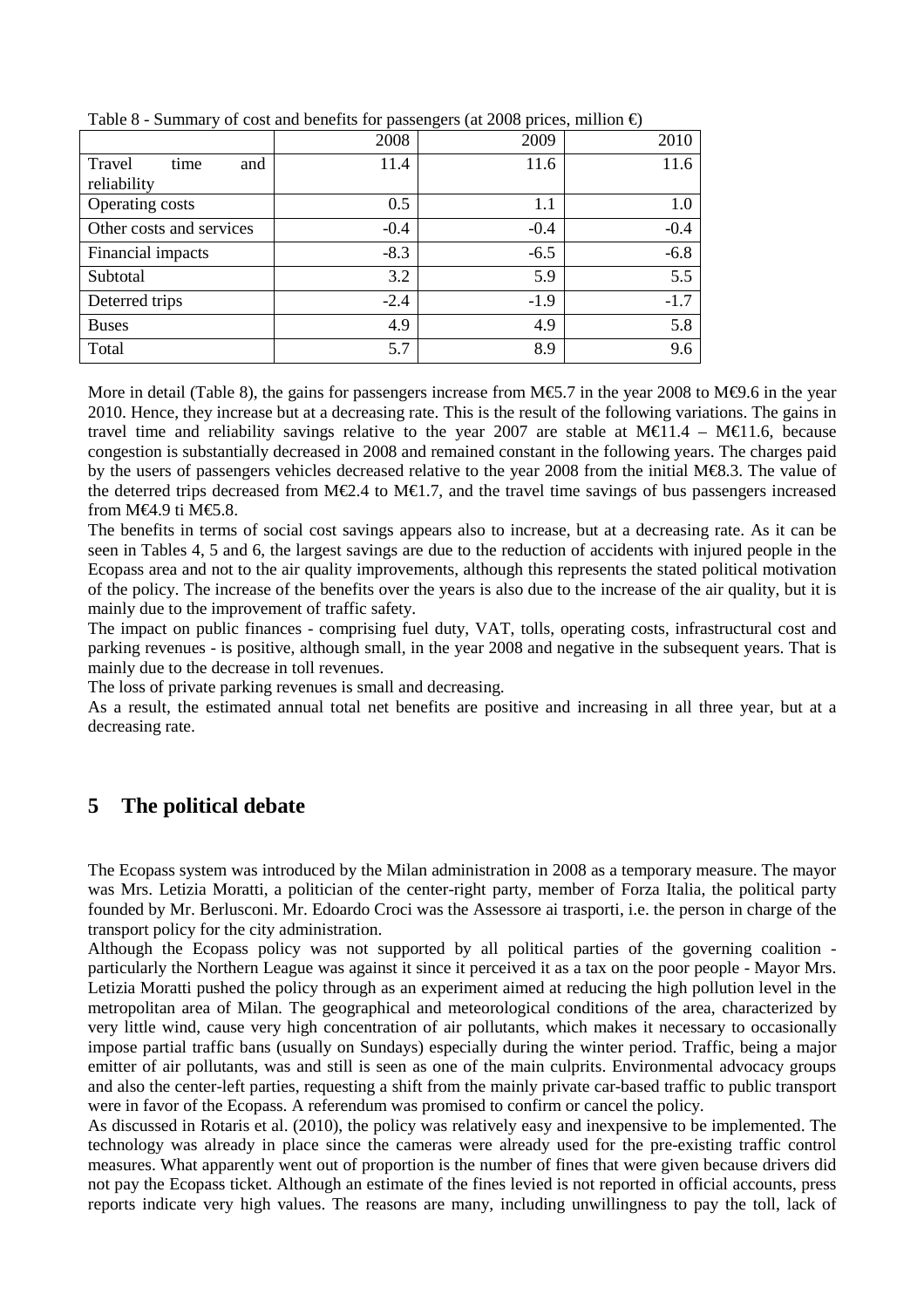information on policy details, lack of information about the area where the policy applied. Since the number of occasional drivers is high, it might be that the drivers needed a long time to be properly informed.

A high number of fines means complains, court trials and dissatisfaction from a number of very vocal citizens and citizen groups. Although some results in terms of traffic reduction and environmental improvements could be shown, Mayor Mrs. Letizia Moratti had to face substantial political opposition within her own coalition. The Assessore ai Trasporti, Mr. Edoardo Croci, an advocate of the policy, was substituted. The promised referendum turned into a Commissione di Saggi (Advisory Commission "of wise man", from now on, it will be called the Ecopass commission) in charge of examining the main impacts and making policy proposals. The Ecopass Commission carried out his mandate but, because the administrative elections were very close, their conclusions were not made public. During the election campaign Mrs. Letizia Moratti, in fear of losing political support, made promises of loosening up the Ecopass rules (lifting up some fines or reducing the fee). Nonetheless, Mrs. Letizia Moratti lost the election. How important was the Ecopass issue in leading to the electoral result cannot be estimated. The new center-left Mayor, Mr. Giuliano Pisapia, is not against the Ecopass. Furthermore, a referendum took place in Milan on 12-13 of June 2011, organized by the supporters of Ecopass and of more stringent policies to fight air pollution<sup>4</sup>. The actual wording of the question asked in the referendum, translated in English, was: "do you agree that the Comune of Milan would pass a plan to strengthen public transport and a cleaner alternative to the car, through the extension to all vehicles (excluding the zero emissions ones) and the widening of the Ecopass area up to the "rail circle", with the aim of reducing by 50% traffic and air emissions?". 49,08% of the electorate participated to the referendum and 79.12% voted in favor.

In order to understand what is going to happen next, a good starting point is the questions that the city administration asked to the Ecopass Commission. Four questions were asked:

- 1. Evaluate the impact of the Ecopass policy on the environment and on traffic.
- 2. Evaluate the possibility of extending the paying area: a) up to the city border, b) up to "Circonvallazione filoviaria".
- 3. Evaluate other policy alternatives such as: a) an even-odd plate number policy, b) a traffic ban within the Navigli area.
- 4. Evaluate what would happen in the coming years if the paying area is left as it is, and if some policy adjustments are implemented such as a toll simplification, a fee reduction and an adjustment of the current freight transport regulation.

The discussion of the Ecopass Commission made it clear that the Ecopass policy as it is, although has improved air quality (but without respecting the recommended threshold of not exceeding for more 35-days during a year the 50  $\mu$ g/m<sup>3</sup> of PM10 concentration levels), is gradually losing its impact since more and more vehicles belonging to the not-paying classes enter the Ecopass area.

Regarding the extension of the paying area, the Ecopass Commission is in favor of an extension from the current Cerchia dei Bastioni - a 8 km²-wide area, corresponding to the city size of Milan in 1560, when the Bastioni (fortification) were built by the Spaniards – to the "Circonvallazione filoviaria", or "Circonvallazione esterna" (external circle), known also from the tram lines 90-91 that run along the circle. The size of the area corresponds approximately to the size of the city in 1884. As potential critical issue the Commission indicates that the number of entry gates would increase from the current 43 to more than 150, with higher costs of implementation and of relocation of economic activities. The Commission is instead against extending the area to the current city borders because of the lower public transport accessibility in the peripheral areas.

A fee increase is not judged a promising policy since the number of paying vehicles is already small and both the effect on traffic and on the Ecopass revenues would be consequently small.

The even-odd plate number policy is discarded as ineffective as the previous experiences demonstrate. Severely restricting car access to the Cerchia dei Navigli (the medieval inner circle), as implemented in the 1980s, simply shifts traffic to the neighboring areas.

 $\overline{a}$ 

<sup>&</sup>lt;sup>4</sup> The wording in Italian is the following: "Volete voi che il Comune di Milano adotti e realizzi un piano di interventi per potenziare il trasporto pubblico e la mobilità "pulita" alternativa all'auto, attraverso l'estensione a tutti gli autoveicoli (esclusi quelli ad emissioni zero) e l'allargamento progressivo fino alla "cerchia ferroviaria" del sistema di accesso a pagamento, con l'obiettivo di dimezzare il traffico e le emissioni inquinanti?"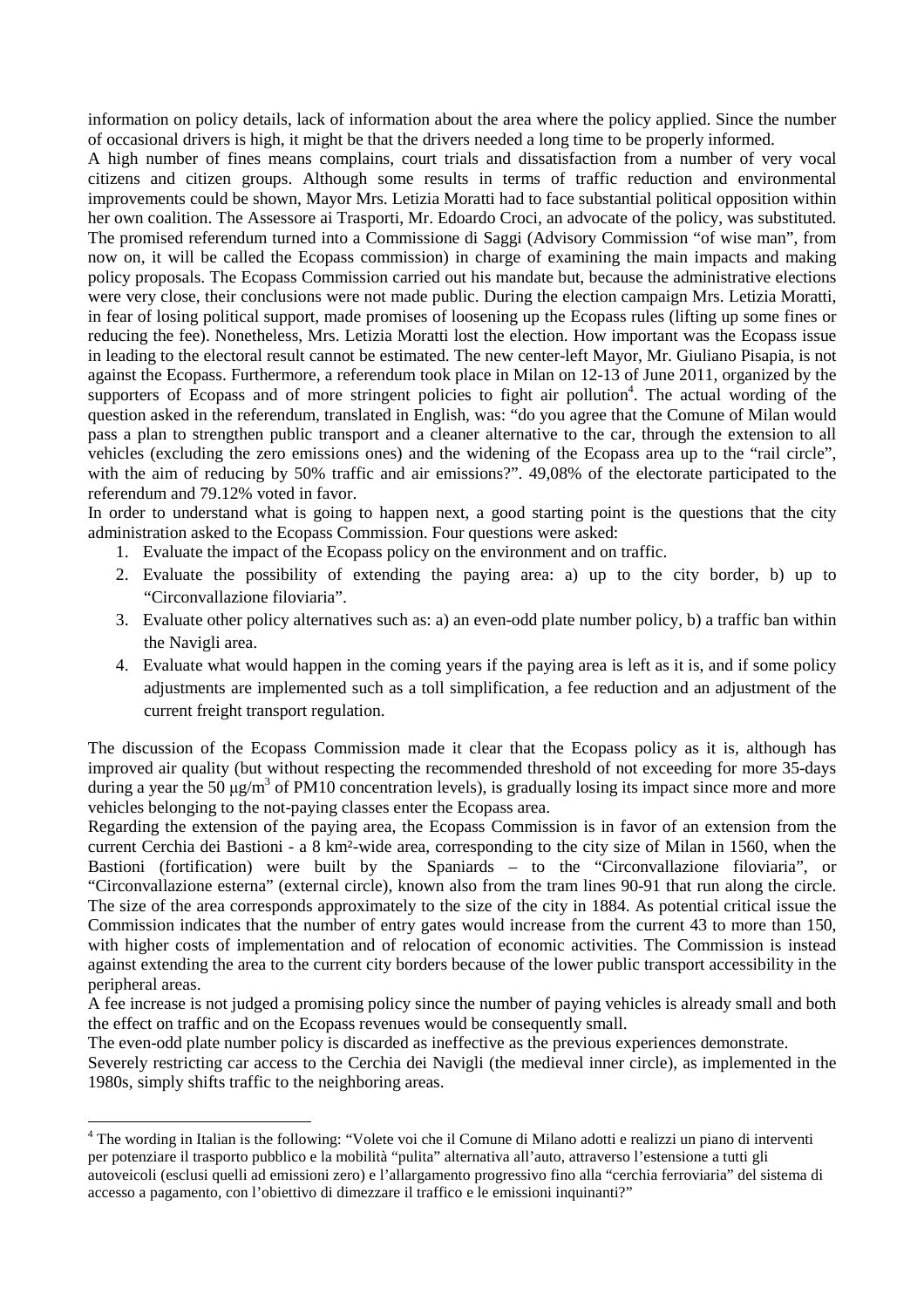The policy improvements proposed by the Ecopass Commission are the following:

- extending the pedestrian-only areas;
- increasing the number of the fee-paying classes to some of the ones currently not-paying and reducing the fee, as a way of increasing both the effectiveness and the equity of the Ecopass policy. In short, the Ecopass Commission is in favor of combining a pollution charge with a congestion charge. It is argued that this would also benefit the environment since an important fraction of PM derives from non-exhaust components, including tires, brakes, road surface, and does not depend on the vehicle emission technology.
- Simplify the fee structure to two fares only, one for cars and freight light duty vehicles, and one for tourist buses and heavy duty vehicles
- Harmonizing the Ecopass policy with the recent policies introduced for freight distribution in the Limited Traffic Zone.
- Allowing free entrance to electric, hybrid and alternative fuels vehicles and ban older vehicles (pre-Euro, Diesel e gasoline Euro 1, Diesel Euro 2 passenger vehicles and Euro 2 and Euro 3 freight vehicles and freight vehicles longer than 7,25 m).
- A paradigm shift from environmental quality goals to urban quality goals to be obtained via car-free zones and traffic calming residential areas.
- Furthermore, a long list of "green" traffic and transport policy are recommended such as reducing the number of parking places, reserved and protected lanes for public transport, cycling lanes, bike sharing and car sharing, electric mobility, park-and-ride infrastructure, enforcement of second-row parking prohibitions, Intelligent Transport Systems, loading\unloading areas for freight distribution and other city logistics policies.

Further proposals are brought forward by the advocacy group "Milano si muove", the main proponent of the referendum of the 12-13 June 2011, aiming at improving the environmental quality and the transport sustainability. They proposed five referenda on mobility, green parks, energy saving and greenhouse effects and other local issues.

Although it is admitted, also by the supporters of the pricing policies such a congestion pricing and road pricing, that the effectiveness and the efficiency of a pricing policy is improved when it is accompanied by other non-pricing policies such a policies promoting public transport (Anas and Lindsay, 2010), it is unclear in the current debate whether the virtues of a pricing policy versus a command-and-control policy will really appreciated. In the literature such virtues are largely debated and described, specifically in the case of road pricing, as having two main advantages: a) it induces adjustments in trip frequencies, destination, mode, time of day and route, as well as in long-run location decisions. b) it can be varied with the magnitude of the congestion externality according to place, time of day and type of vehicle (Anas and Lindsay, 2010). It is our feeling that both the Ecopass Commission and the "Milano si muove" advocacy group put more faith in the command-and-control transport policies than in the Ecopass pricing policy.

Since the Ecopass policy is valid till 30 September 2011, the Pisapia administration, elected in June 2011, is now faced with the task of deciding, in a brief time span, what to do with the policy. The task is not an easy one both because the quantity and quality of the data is not completely satisfactory and because of the inherent complexities, multiplicity of impacts and distributional effects of every transport policy. However, most of the population, as the referenda showed, is in favor of a change, even a radical one, given the current, unsatisfactory air quality levels. Whether the support will last and whether the administration will have the ability to bring a change remains to be seen.

### **6 Conclusion**

The Ecopass policy improved air quality in the city of Milan: the policy has reached its main goal. However, the air quality is still not satisfactory because the  $PM_{10}$  threshold is exceeded more than the recommended number of days (86 days versus a recommended maximum number of 35 days in 2010).

Although not designed to optimize congestion, a drastic reduction in the number of vehicles entering the Ecopass area took place in the first year of implementation. In parallel, reductions outside the Ecopass area were documented, as well as improvements in public transport speed and a decrease in the number of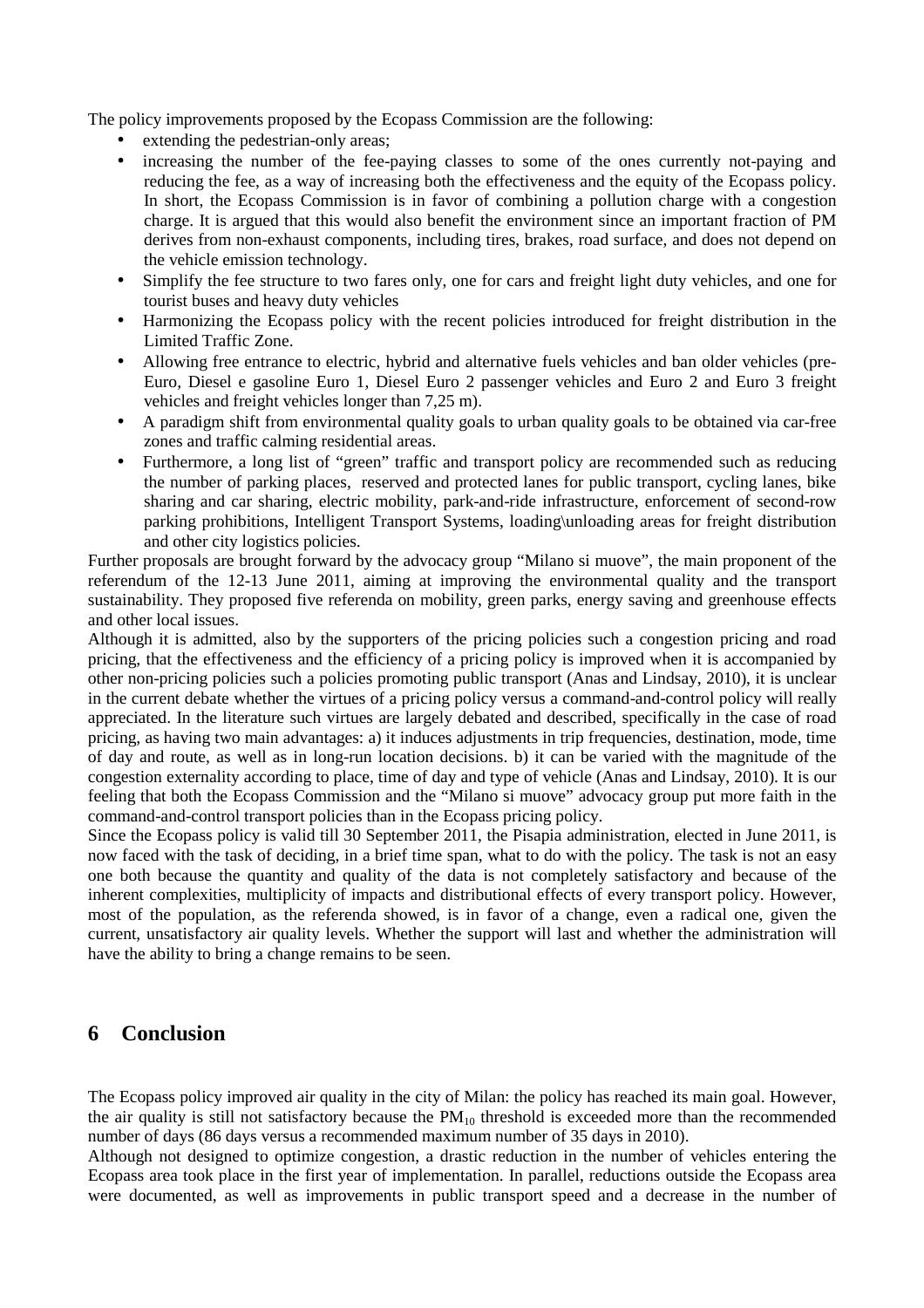accidents. Evaluating the cost and benefits of the policy for the year 2008, Rotaris et al. (2010) concluded that, for the society as a whole, the benefits exceeded the costs. The benefits from the travel time savings resulted higher than the benefits of the reduced environmental externalities, as in other road pricing applications (Anas and Lindsay, 2010).

As a reaction to the toll which some of the vehicles, depending on their EURO emission technology, are required to pay to enter the Ecopass area, car and freight vehicle users bought new vehicles. As a result, after the first year of drastic reduction, the number of vehicles entering the area is increasing again.

This paper estimates the costs and benefits for the year 2009 and 2010 using the same methodology applied by Rotaris et al. (2010) for the year 2008. It results that, three years after the implementation, the benefits exceed the costs by an increasing amount, but at a decreasing rate of improvement.

The benefits continue exceeding the costs because: a) travel time savings were maintained or slight increased between 2008 and 2009 (but stopped to increase between 2009 and 2010) and b) at the same time the total Ecopass revenues were reduced since vehicle users partly moved to public transport but mostly substituted the old paying vehicles with new not-paying vehicles. Gains also accrued from increased public transport speeds. As far as social costs are concerned, it is confirmed that they mostly derive from accidents' reduction and not from air quality. However, both social cost savings have been slightly increasing over the three years. Although there are still net benefits in the year 2010, the available indicators for the year 2011 show a worrying increase in traffic, mainly attributed to the continuing vehicle substitution.

In summary, the Ecopass scheme proved beneficial and should be maintained since it continues to create a net benefit for the society, but the marginal increase, although positive, is diminishing and there is a concern that in the year 2011 the congestion level could start to increase with respect to the year 2010. That would have a negative impact on the travel time savings, which proved to be the most important element of the positive results of the cost-benefit analysis, and allow little further gains in environmental quality. Since the Ecopass scheme, based on the fiscal incentive to improve the abatement technology of the vehicles, seems to have exhausted its potential to induce a continuing change, a policy of car traffic calming or traffic reduction might be needed.

The Ecopass policy is valid till 30 September 2011. The Moratti administration, who had the courage to introduce such a innovative policy, lost the election. The Pisapia administration, elected in June 2011, is now faced with the task of deciding in a brief time span what to do with the policy.

The prevailing idea coming from the Ecopass Commission and the advocacy groups is to extend the area of application and the number of classes subject to the charge. A move from a pollution charge to a congestion charge, or at least to a combination of pollution and congestion charge, is envisaged. At the same time, it is requested to strengthen public transport, increase the pedestrian-only areas and promote alternative modes of transport (e.g., cycling), fuels (e.g., methane) or vehicles (hybrid or electric).

What role will the pricing policies, supported by economists as superior the command-and-control ones, play and whether the new administration will have the ability and political support to find the right balance between the two types of policies remains to be seen.

#### **References**

- AMMA (2002) Indagine sulla mobilità delle merci nell'area Milanese, http://217.31.113.127/PDF/Merci/04%20Interviste.pdf
- AMMA (2008), Ecopass Primi dati Marzo (marzo 2008) http://www.comune.milano.it/dseserver/ecopass/report/report\_marzo2008.pdf

AMMA (2008b), Monitoraggio indicatori Ecopass. Prime valutazioni. (dicembre 2008) http://www.comune.milano.it/dseserver/ecopass/report/Monitoraggio\_Ecopass\_11Mesi.pdf

AMMA (2009), Monitoraggio Ecopass, Gennaio-Dicembre 2008, Indicatori sintetici (febbraio 2009) http://www.milanosimuove.it/

AMMA (2010), Monitoraggio Ecopass, Gennaio-Dicembre 2009, Indicatori sintetici (marzo 2010) http://www.milanosimuove.it/

AMMA (2010b), Monitoraggio Ecopass, Gennaio-Giungo 2010, Indicatori sintetici (luglio 2010) http://www.milanosimuove.it/

Anas, A, Lindsey, R. (2011) "Reducing Urban Road Transportation Externalities: Road Pricing in Theory and in Practice", *Revue of Environmental Economics Policy*, doi: 10.1093/reep/req019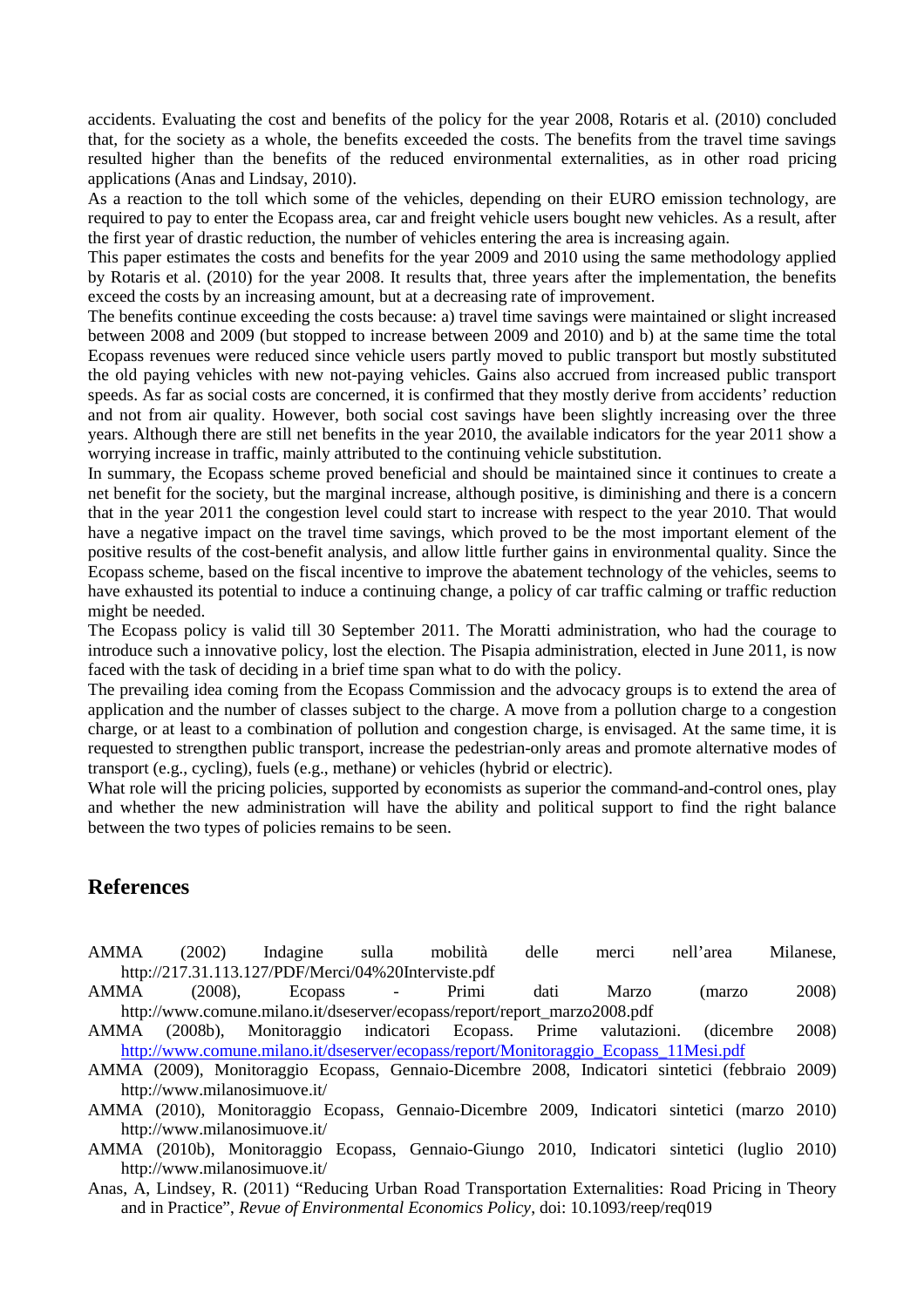- Bickel, P., Friedrich, R., Burgess, A., Fagiani, P., Hunt, A., De Jong, G., Laird, J., Lieb, C., Lindberg, G., Mackie, P., Navrud. S., Odgaard, T., Ricci, A., Shires, J., and Tavasszy, L. (2006) Developing Harmonised European Approaches for Transport Costing and Project Assessment. HEATCO Deliverable 5. Proposal for Harmonised Guidelines, http://heatco.ier.unistuttgart.de/HEATCO\_D5\_summary.pdf
- Ecopass Commission (2010) Sintesi conclusiva, Milano 14 marzo 2011, http://wwwscribdcom/doc/56923720/Rapporto-della-Commissione-comunale-tecnica-su-Ecopass
- Eliasson, J., & Mattsson, L.-G. (2001). Transport and location effects of road pricing: A simulation approach. *Journal of Transport Economics and Policy*, 35(3), 417–456.
- Rotaris, L, Danielis, R, Marcucci, E, Massiani, J (2010) "The urban road pricing scheme to curb pollution in Milan, Italy: Description, impacts and preliminary cost–benefit analysis assessment", *Transportation Research Part A* 44: 359–375
- Ruprecht, A.A., Invernizzi, G. (2009) "L'effetto del provvedimento di restrizione del traffico nel centro di Milano (Ecopass) sull'inquinamento urbano da polveri: i risultati di uno studio pilota", *Epidemiologia & Prevenzione*, 33(1-2): 21-26.
- Maibach, M., C. Schreyer, and D. Sutter (INFRAS), H.P. van Essen, B.H. Boon, R. Smokers, A. Schroten (CE Delft), C. Doll (Fraunhofer Gesellschaft – ISI), B. Pawlowska, M. Bak (University of Gdansk) (2008) "Handbook on estimation of external cost in the transport sector". Produced within the study Internalisation Measures and Policies for All external Cost of Transport (IMPACT, Delft, CE, 2007, Publication number: 07.4288.52, CE-publications are available from www.ce.nl. ec.europa.eu/transport/sustainable/doc/2008\_costs\_handbook.pdf

| 168,000 | Hours/year | Time savings in 2008 in the tolled area based on the daily time savings of 720    |
|---------|------------|-----------------------------------------------------------------------------------|
|         |            | hours estimated by AMMA (2008b, p.7)                                              |
| 571,200 | Hours/year | Time savings in 2008 outside the tolled area based on the daily time savings of   |
|         |            | 720 hours estimated by AMMA (2008b, p.7)                                          |
| 170,520 | Hours/year | Time savings in 2009 in the tolled area based on the daily time savings in 2008   |
|         |            | and on the average traffic index reduction (-1.5%) estimated for 2009 with        |
|         |            | respect to 2008reported by AMMA (2010, p. 4).                                     |
| 580,910 | Hours/year | Time savings in 2009 outside the tolled area based on the daily time savings in   |
|         |            | 2008 and on the average traffic index reduction (-1.7%) estimated for 2009 with   |
|         |            | respect to 2008 reported by AMMA (2010, p. 5).                                    |
| 167,451 | Hours/year | Time savings in 2010 in the tolled area based on the daily time savings in 2008   |
|         |            | and on the average traffic index increase (+1.8%) estimated for 2010 with         |
|         |            | respect to 2009 reported by AMMA (2010b, p. 4).                                   |
| 579,479 | Hours/year | Time savings in 2010 outside the tolled area based on the daily time savings in   |
|         |            | 2008 and on the average traffic index increase (+0.2%) estimated for 2010 with    |
|         |            | respect to 2009 reported by AMMA (2010b, p. 5).                                   |
| 148,347 | Hours/year | Time savings in 2009 for passengers inside the tolled area estimated on the       |
|         |            | bases of the percentage of cars (87%) and freight vehicles (13%) entering the     |
|         |            | charging area reported by AMMA (2010, p.11).                                      |
| 505,374 | Hours/year | Time savings in 2009 for passengers outside the tolled area estimated on the      |
|         |            | bases of the percentage of cars (87%) and freight vehicles (13%) entering the     |
|         |            | charging area reported by AMMA (2010, p.11).                                      |
| 22,173  | Hours/year | Time savings in 2009 for freight inside the tolled area estimated on the bases of |
|         |            | the percentage of cars (87%) and freight vehicles (13%) entering the charging     |
|         |            | area reported by AMMA (2010, p.11).                                               |
| 75,537  | Hours/year | Time savings in 2009 for freight outside the tolled area estimated on the bases   |
|         |            | of the percentage of cars (87%) and freight vehicles (13%) entering the charging  |
|         |            | area reported by AMMA (2010, p.11).                                               |

#### **Appendix A Estimation of VTTS for car passengers and freight vehicles**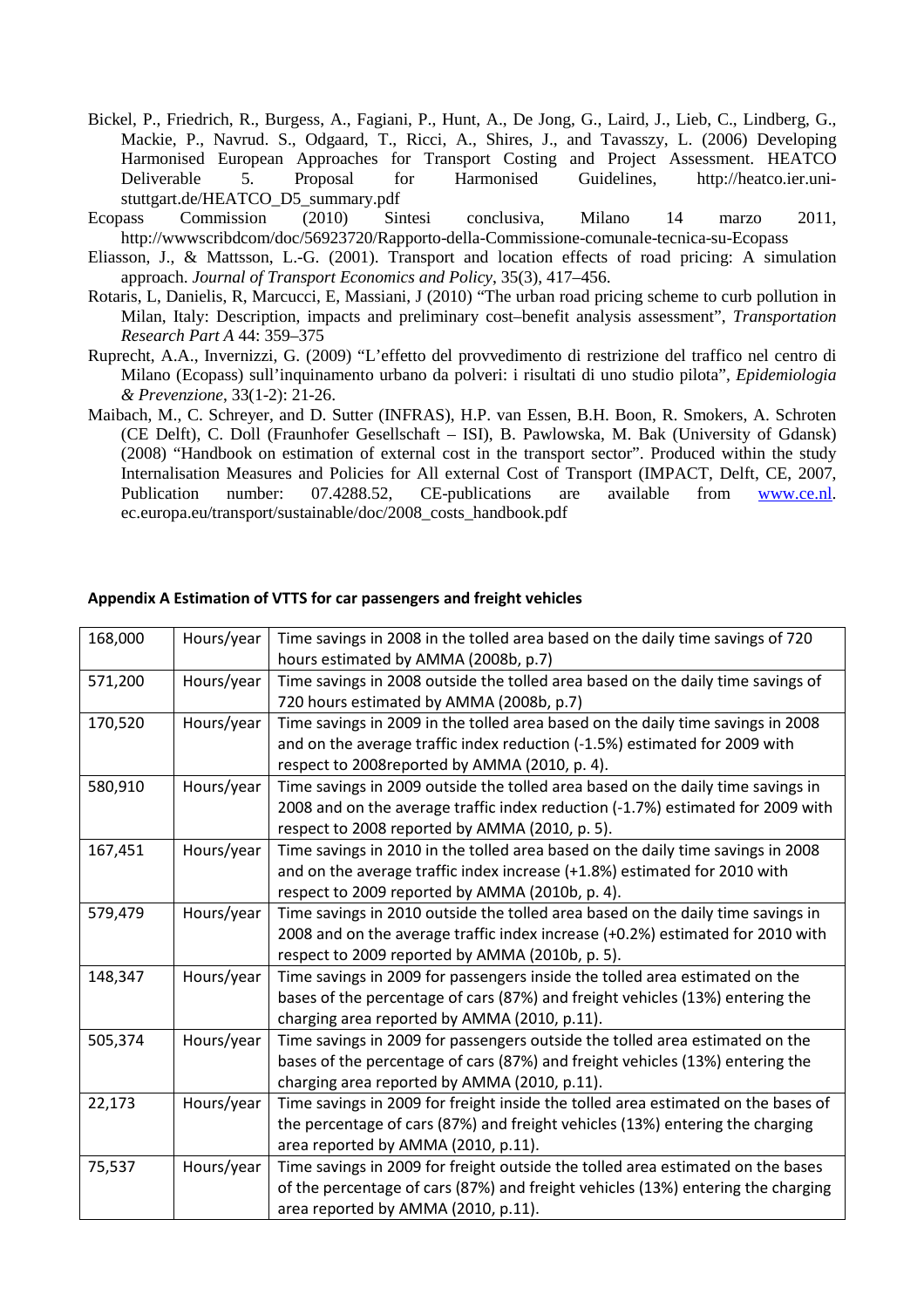| 146,504    | Hours/year                                     | Time savings in 2010 for passengers inside the tolled area estimated on the<br>bases of the percentage of cars (87.5%) and freight vehicles (12.5%) entering<br>the charging area reported by AMMA (2010b, p.11).                                                                                                                    |
|------------|------------------------------------------------|--------------------------------------------------------------------------------------------------------------------------------------------------------------------------------------------------------------------------------------------------------------------------------------------------------------------------------------|
| 507,229    | Hours/year                                     | Time savings in 2010 for passengers outside the tolled area estimated on the<br>bases of the percentage of cars (87.5%) and freight vehicles (12.5%) entering<br>the charging area reported by AMMA (2010b, p.11).                                                                                                                   |
| 20,946     | Hours/year                                     | Time savings in 2010 for freight inside the tolled area estimated on the bases of<br>the percentage of cars (87.5%) and freight vehicles (12.5%) entering the<br>charging area reported by AMMA (2010b, p.11).                                                                                                                       |
| 72,520     | Hours/year                                     | Time savings in 2010 for freight outside the tolled area estimated on the bases<br>of the percentage of cars (87.5%) and freight vehicles (12.5%) entering the<br>charging area reported by AMMA (2010b, p.11).                                                                                                                      |
| 15.59      | $\epsilon_{2008}$ /h per<br>person             | Weighted average of Value of Travel Time Savings per passenger travelling by<br>car assuming that 25% of the passengers are businessmen, 55% are commuters<br>and 20% travel for other reasons (estimated as reported in Rotaris et al. 2010 p.<br>371).                                                                             |
| 2.37       | $\epsilon_{2008}$ /h per<br>freight<br>vehicle | Weighted average of Value of Travel Time Savings per hour of freight vehicle<br>assuming that the weighted average maximum carrying capacity is equal to 2.4<br>tonnes, that the weighted average loading factor is 27.8% and that the average<br>tonnes carried per freight vehicle is 0.66 tonnes (AMMA, 2002 p. 48 and 50).       |
| 11,350,174 | €/year                                         | Total annual VTTSs inside and outside the charging area in 2008 for passenger<br>vehicles based on the hours saved in 2008, on the weighted average of VTTSs<br>per hour for passenger vehicle and on the value of reliability assumed to be<br>equal to 13.7% of the VTTS (as reported in Rotaris et al. 2010 p.372).               |
| 266,613    | €/year                                         | Total annual VTTSs inside and outside the charging area in 2008 for freight<br>vehicles based on the hours saved in 2008, on the weighted average of VTTSs<br>per hour for freight vehicle and on the value of reliability estimated equal to<br>13.7% of the VTTS (as reported in Rotaris et al. 2010 p.372).                       |
| 11,590,336 | €/year                                         | Total annual VTTSs inside and outside the charging area in 2009 for passenger<br>vehicles based on the hours saved in 2009, on the weighted average of Value of<br>Travel Time Savings per passenger and on the value of reliability estimated<br>equal to 13.7% of the VTTS (as reported in Rotaris et al. 2010 p.372).             |
| 263,071    | €/year                                         | Total annual VTTSs inside and outside the charging area in 2009 for freight<br>vehicles based on the hours saved in 2009, on the weighted average of Value of<br>Travel Time Savings per hour of freight vehicle and on the value of reliability<br>estimated equal to 13.7% of the VTTS (as reported in Rotaris et al. 2010 p.372). |
| 11,590,558 | $\epsilon$ /year                               | Total annual VTTSs inside and outside the charging area in 2010 for passenger<br>vehicles based on the hours saved in 2010, on the weighted average of Value of<br>Travel Time Savings per passenger and on the value of reliability estimated<br>equal to 13.7% of the VTTS (as reported in Rotaris et al. 2010 p.372).             |
| 251,646    | €/year                                         | Total annual VTTSs inside and outside the charging area in 2010 for freight<br>vehicles based on the hours saved in 2010, on the weighted average of Value of<br>Travel Time Savings per hour of freight vehicle and on the value of reliability<br>estimated equal to 13.7% of the VTTS (as reported in Rotaris et al. 2010 p.372). |

# **Appendix B Estimation of VTTS for surface public transport passengers**

| 9.48 | $\epsilon/h$ | Weighted average VTTSs per hour for surface public transport service on the<br>basis of the estimates reported by Bickel et al. (2006) for Italy and assuming |
|------|--------------|---------------------------------------------------------------------------------------------------------------------------------------------------------------|
|      |              | 10% of the passengers are businessmen, 65% are commuters, and 25% travel<br>for other reasons.                                                                |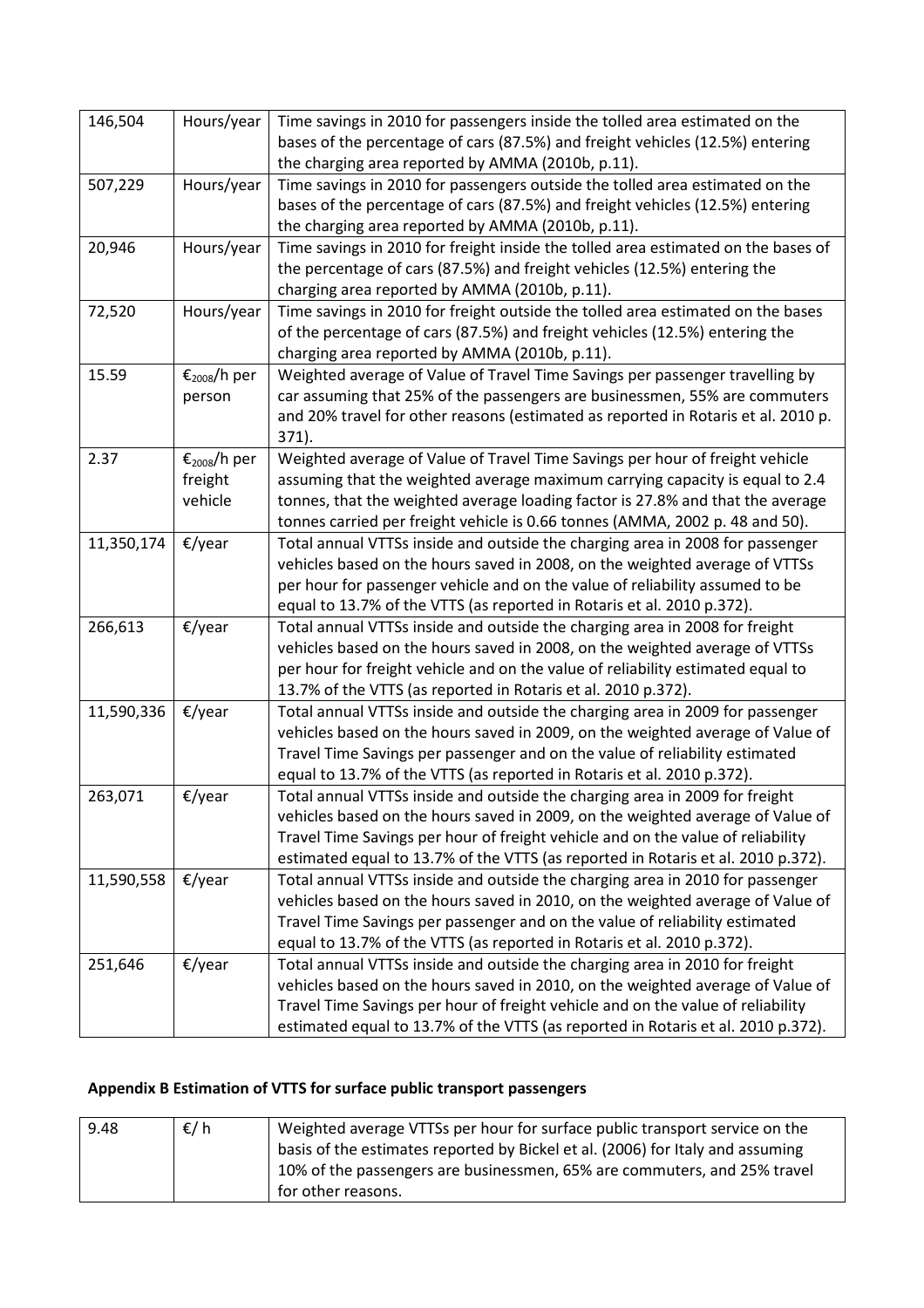| 1.2       | %      | Speed increase of the surface public transport vehicles in 2010 with respect to<br>2009 (as reported in AMMA, 2010b, p.46).                                                                                |
|-----------|--------|------------------------------------------------------------------------------------------------------------------------------------------------------------------------------------------------------------|
| 2,329     | h/year | Travel time savings in 2008 (estimated as reported in Rotaris et al. 2010 p.373)<br>adjusted for the speed increase reported for 2010 with respect to 2009.                                                |
| 2,329     | h/year | Travel time savings in 2009 estimated to be equal to 2008 since the speed of<br>surface public transport vehicles reported by AMMA for 2009 (AMMA, 2010,<br>p.43) is equal to the speed reported for 2008. |
| 2,746     | h/year | Travel time savings in 2010 (estimated as reported in Rotaris et al. 2010 p.373).                                                                                                                          |
| 4,946,000 | €/year | Total annual VTTSs in 2008 based on the travel time savings estimated for 2008<br>and on the weighted average VTTSs per hour based on Bickel et al. (2006).                                                |
| 4,946,000 | €/year | Total annual VTTSs in 2009 based on the travel time savings estimated for 2009<br>and on the weighted average VTTSs per hour based on Bickel et al. (2006).                                                |
| 5,831,560 | €/year | Total annual VTTSs in 2010 based on the travel time savings estimated for 2010<br>and on the weighted average VTTSs per hour based on Bickel et al. (2006).                                                |

## **Appendix C Estimation of operating costs for passenger and freight vehicles, fuel duty and VAT**

| 1.5        | $\%$             | Speed increase in 2009 compared to 2008 inside the charging area based on the<br>traffic index reported for 2009 (AMMA, 2010, p.4). |
|------------|------------------|-------------------------------------------------------------------------------------------------------------------------------------|
| 1.7        | $\%$             | Speed increase in 2009 compared to 2008 outside the charging area based on                                                          |
|            |                  | the traffic index reported for 2009 (AMMA, 2010, p.5).                                                                              |
| 1.8        | $\%$             | Speed increase in 2010 compared to 2009 inside the charging area based on the                                                       |
|            |                  | traffic index reported for the first six months of the year 2010 (AMMA, 2010b,                                                      |
|            |                  | p.4).                                                                                                                               |
| 0.2        | %                | Speed increase in 2010 compared to 2009 inside the charging area based on the                                                       |
|            |                  | traffic index reported for the first six months of the year 2010 (AMMA, 2010b,                                                      |
|            |                  | p.5).                                                                                                                               |
| 20         | km/h             | Average vehicles (car and freight) speed inside the charging area before the                                                        |
|            |                  | Ecopass implementation estimated as reported in Rotaris et al. (2010) p. 373.                                                       |
| $20.8$ and | km/h             | Average vehicles (car and freight) speed inside and outside the charging area in                                                    |
| 20.2       |                  | the year 2008 estimated as reported in Rotaris et al. (2010) p. 373.                                                                |
| $21.1$ and | km/h             | Average vehicles (car and freight) speed inside and outside the charging area in                                                    |
| 20.5       |                  | the year 2009 estimated on the basis of the average speed for the year 2008                                                         |
|            |                  | and on the speed increases reported by AMMA for the year 2009.                                                                      |
| 20.7 and   | km/h             | Average vehicles (car and freight) speed inside and outside the charging area in                                                    |
| 20.5       |                  | the year 2010 estimated on the basis of the average speed for the year 2008                                                         |
|            |                  | and on the speed increases reported by AMMA for the year 2010.                                                                      |
| 132,000    | Entries/day      | Average number of daily entries in the charging area in the year 2008 as                                                            |
|            |                  | reported by Commissione Ecopass, 2011, p.6)                                                                                         |
| 134,055    | Entries/day      | Average number of daily entries in the charging area in the year 2009 as                                                            |
|            |                  | reported by Commissione Ecopass, 2011, p.6)                                                                                         |
| 138,800    | Entries/day      | Average number of daily entries in the charging area in the first six months of                                                     |
|            |                  | the year 2010 as reported by Commissione Ecopass, 2011, p.6)                                                                        |
| 547,024    | €/year           | Value of fuel savings for the year 2008 based on the quantity of fuel saved daily                                                   |
|            |                  | estimated as reported in Rotaris et al. (2010) p. 373.                                                                              |
| 238,241    | $\epsilon$ /year | Lost fuel duty for the year 2008 due to the quantity of fuel saved estimated as                                                     |
|            |                  | reported in Rotaris et al. (2010) p. 373.                                                                                           |
| 90,819     | €/year           | Lost VAT for the year 2008 due to the quantity of fuel saved estimated as                                                           |
|            |                  | reported in Rotaris et al. (2010) p. 373.                                                                                           |
| 1,318,333  | €/year           | Value of fuel savings for the year 2009 based on the quantity of fuel saved daily                                                   |
|            |                  | estimated as reported in Rotaris et al. (2010) p. 373.                                                                              |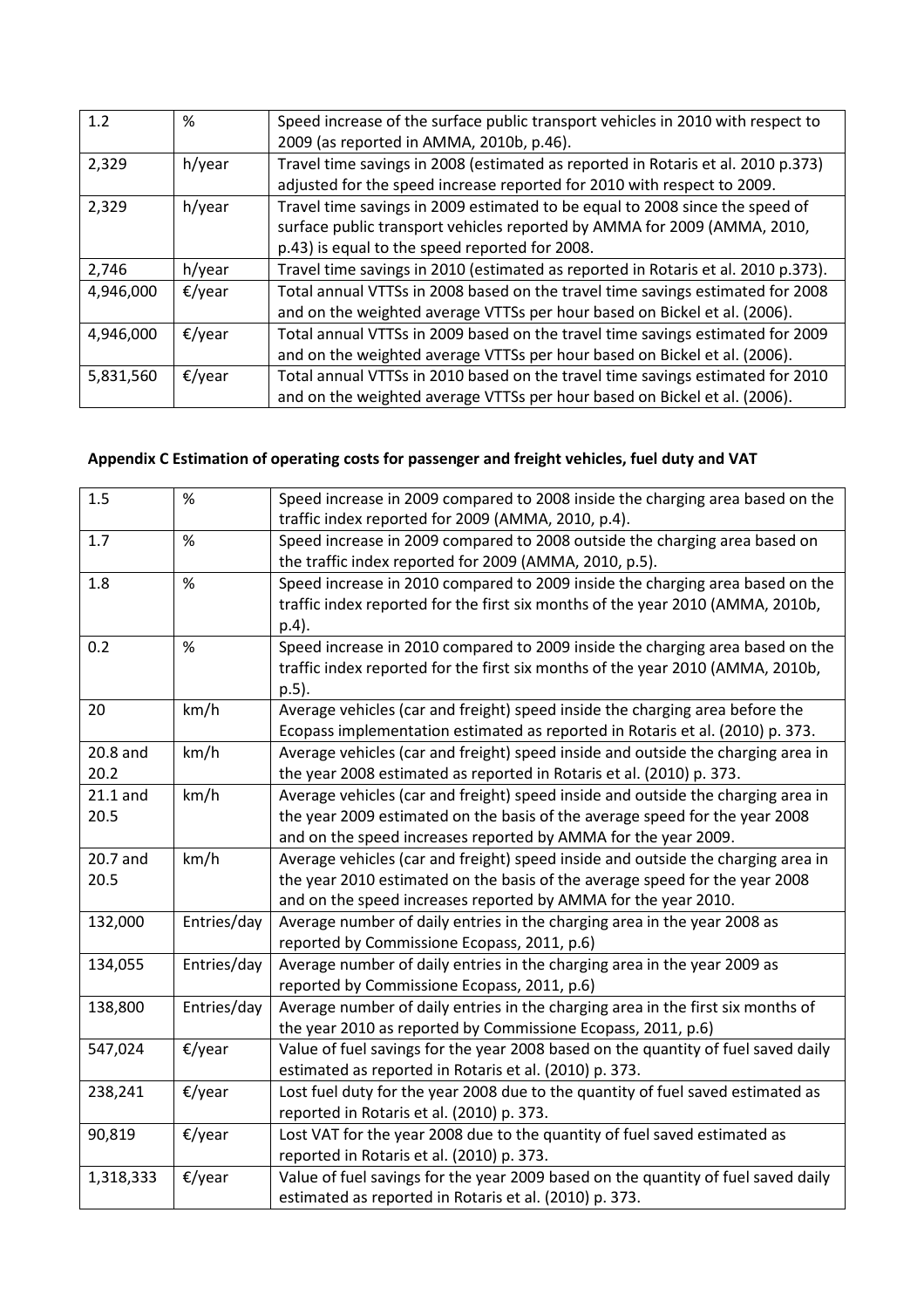| 574,162   | $\epsilon$ /year | Lost fuel duty for the year 2009 due to the quantity of fuel saved estimated as<br>reported in Rotaris et al. (2010) p. 373.                |
|-----------|------------------|---------------------------------------------------------------------------------------------------------------------------------------------|
| 218,874   | €/year           | Lost VAT for the year 2009 due to the quantity of fuel saved estimated as                                                                   |
|           |                  | reported in Rotaris et al. (2010) p. 373.                                                                                                   |
| 1,175,885 | $\epsilon$ /year | Value of fuel savings for the year 2010 based on the quantity of fuel saved daily<br>estimated as reported in Rotaris et al. (2010) p. 373. |
| 512,123   | €/year           | Lost fuel duty for the year 2010 due to the quantity of fuel saved estimated as                                                             |
|           |                  | reported in Rotaris et al. (2010) p. 373.                                                                                                   |
| 195,224   | €/year           | Lost VAT for the year 2010 due to the quantity of fuel saved estimated as                                                                   |
|           |                  | reported in Rotaris et al. (2010) p. 373.                                                                                                   |
| 5,468,298 | €/year           | Value of fuel savings for the year 2008 due to cancelled trips based on the                                                                 |
|           |                  | number of cancelled trips reported by AMMA (2009) p.12 and estimated as                                                                     |
|           |                  | reported in Rotaris et al. (2010) p. 373.                                                                                                   |
| 1,929,064 | €/year           | Lost fuel duty for the year 2008 due to cancelled trips based on the number of                                                              |
|           |                  | cancelled trips reported by AMMA (2009) p.12 and estimated as reported in                                                                   |
|           |                  | Rotaris et al. (2010) p. 373.                                                                                                               |
| 735,370   | $\epsilon$ /year | Lost VAT for the year 2008 due to cancelled trips based on the number of                                                                    |
|           |                  | cancelled trips reported by AMMA (2009) p.12 and estimated as reported in                                                                   |
|           |                  | Rotaris et al. (2010) p. 373.                                                                                                               |
| 4,491,309 | $\epsilon$ /year | Value of fuel savings for the year 2009 due to cancelled trips based on the                                                                 |
|           |                  | number of cancelled trips reported by AMMA (2010) p.11 and estimated as                                                                     |
|           |                  | reported in Rotaris et al. (2010) p. 373.                                                                                                   |
| 1,584,409 | $\epsilon$ /year | Lost fuel duty for the year 2009 due to cancelled trips based on the number of                                                              |
|           |                  | cancelled trips reported by AMMA (2010) p.11 and estimated as reported in                                                                   |
|           |                  | Rotaris et al. (2010) p. 373.                                                                                                               |
| 603,986   | $\epsilon$ /year | Lost VAT for the year 2009 due to cancelled trips based on the number of                                                                    |
|           |                  | cancelled trips reported by AMMA (2010) p.11 and estimated as reported in                                                                   |
|           |                  | Rotaris et al. (2010) p. 373.                                                                                                               |
| 4,196,297 | €/year           | Value of fuel savings for the year 2010 due to cancelled trips based on the                                                                 |
|           |                  | number of cancelled trips reported by AMMA (2010b) p.11 and estimated as                                                                    |
|           |                  | reported in Rotaris et al. (2010) p. 373.                                                                                                   |
| 1,480,337 | $\epsilon$ /year | Lost fuel duty for the year 2010 due to cancelled trips based on the number of                                                              |
|           |                  | cancelled trips reported by AMMA (2010b) p.11 and estimated as reported in                                                                  |
|           |                  | Rotaris et al. (2010) p. 373.                                                                                                               |
| 564,313   | €/year           | Lost VAT for the year 2010 due to cancelled trips based on the number of                                                                    |
|           |                  | cancelled trips reported by AMMA (2010b) p.11 and estimated as reported in                                                                  |
|           |                  | Rotaris et al. (2010) p. 373.                                                                                                               |
| 2,167,304 | €/year           | Lost fuel duty for the year 2008 due to vehicles' speed increase and cancelled                                                              |
|           |                  | trips                                                                                                                                       |
| 826,189   | €/year           | Lost VAT for the year 2008 due to vehicles' speed increase and cancelled trips                                                              |
| 2,158,571 | €/year           | Lost fuel duty for the year 2009 due to vehicles' speed increase and cancelled                                                              |
|           |                  | trips                                                                                                                                       |
| 822,859   | €/year           | Lost VAT for the year 2009 due to vehicles' speed increase and cancelled trips                                                              |
| 1,992,460 | €/year           | Lost fuel duty for the year 2010 due to vehicles' speed increase and cancelled                                                              |
|           |                  | trips                                                                                                                                       |
| 759,537   | $\epsilon$ /year | Lost VAT for the year 2010 due to vehicles' speed increase and cancelled trips                                                              |

# **Appendix D Estimation of operating and infrastructure costs of the Ecopass**

| -6.5 | M€/year | Value of the operating costs of the toll system as reported by AMMA for the |
|------|---------|-----------------------------------------------------------------------------|
|      |         | vear 2008 (2009, p.48).                                                     |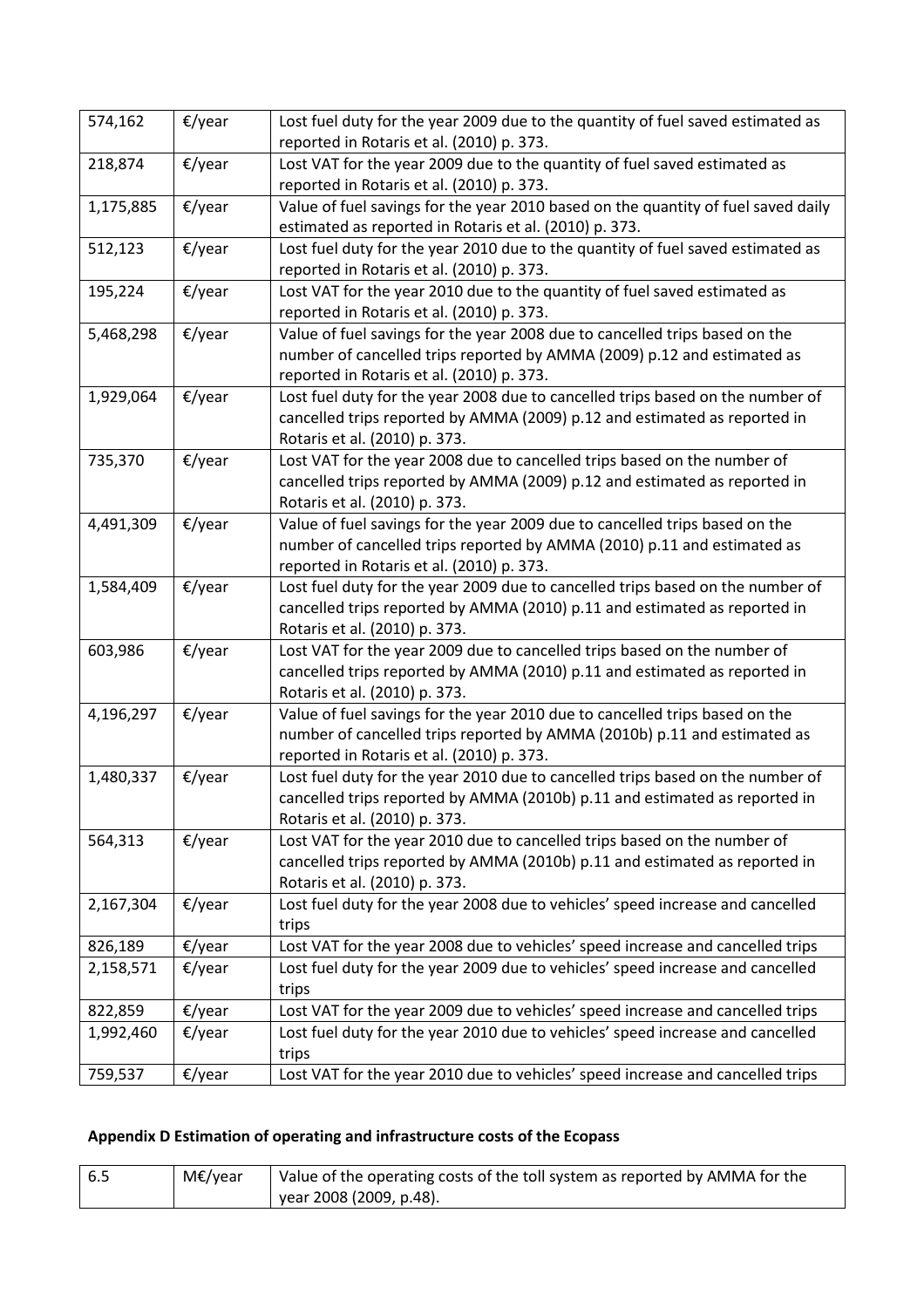| $\vert$ 0.6 | M€/year | Value of the infrastructure costs of the toll system as reported in Rotaris et al. |
|-------------|---------|------------------------------------------------------------------------------------|
|             |         | (2010, p. 370)                                                                     |

## **Appendix E Other costs for passenger and freight vehicles**

| 1,232,361 | Entry<br>tickets/year | Number of entry tickets sold in the year 2008 as reported by AMMA (2009, p.<br>47).                                                                                                                                                              |
|-----------|-----------------------|--------------------------------------------------------------------------------------------------------------------------------------------------------------------------------------------------------------------------------------------------|
| 1,172,857 | Entry                 | Number of entry tickets sold in the year 2009 as reported by AMMA (2010, p.                                                                                                                                                                      |
|           | tickets/year          | 47).                                                                                                                                                                                                                                             |
| 570,913   | Entry                 | Number of entry tickets sold in the first six months of the year 2010 as reported                                                                                                                                                                |
|           | tickets/year          | by AMMA (2010b, p. 48).                                                                                                                                                                                                                          |
| 31 and 69 | %                     | Percentage of freight and passengers vehicles paying the toll in the year 2008<br>as reported by AMMA (2009, p.12).                                                                                                                              |
| 32 and 68 | $\%$                  | Percentage of freight and passengers vehicles paying the toll in the year 2009<br>as reported by AMMA (2010, p.11).                                                                                                                              |
| 32 and 68 | $\%$                  | Percentage of freight and passengers vehicles paying the toll in the year 2010<br>as reported by AMMA (2010b, p.11).                                                                                                                             |
| 388,271   | $\epsilon$ /year      | Transaction costs for passenger vehicles for the year 2008 estimated as<br>reported by Rotaris et al. (2010, p.374) on the bases of the number of entry<br>tickets sold and the percentage of freight and passenger vehicles paying the<br>toll. |
| 201,966   | €/year                | Transaction costs for freight vehicles for the year 2008 estimated as reported<br>by Rotaris et al. (2010, p.374) on the bases of the number of entry tickets sold<br>and the percentage of freight and passenger vehicles paying the toll.      |
| 364,264   | €/year                | Transaction costs for passenger vehicles for the year 2009 estimated as<br>reported by Rotaris et al. (2010, p.374) on the bases of the number of entry<br>tickets sold and the percentage of freight and passenger vehicles paying the<br>toll. |
| 198,207   | €/year                | Transaction costs for freight vehicles for the year 2009 estimated as reported<br>by Rotaris et al. (2010, p.374) on the bases of the number of entry tickets sold<br>and the percentage of freight and passenger vehicles paying the toll.      |
| 354,626   | $\epsilon$ /year      | Transaction costs for passenger vehicles for the year 2010 estimated as<br>reported by Rotaris et al. (2010, p.374) on the bases of the number of entry<br>tickets sold and the percentage of freight and passenger vehicles paying the<br>toll. |
| 192,963   | €/year                | Transaction costs for freight vehicles for the year 2010 estimated as reported<br>by Rotaris et al. (2010, p.374) on the bases of the number of entry tickets sold<br>and the percentage of freight and passenger vehicles paying the toll.      |
| 2,405,520 | €/year                | Value of the economic loss for cancelled passenger trips for the year 2008<br>estimated on the basis of the cancelled trips reported by AMMA (2009) p.12 via<br>the procedure described in Rotaris et al. (2010, p. 374).                        |
| 535,080   | $\epsilon$ /year      | Value of the economic loss for cancelled freight trips for the year 2008<br>estimated on the basis of the cancelled trips reported by AMMA (2009) p.12 via<br>the procedure described in Rotaris et al. (2010, p. 374).                          |
| 1,904,448 | $\epsilon$ /year      | Value of the economic loss for cancelled passenger trips for the year 2009<br>estimated on the basis of the cancelled trips reported by AMMA (2010) p.11 via<br>the procedure described in Rotaris et al. (2010, p. 374).                        |
| 510,900   | €/year                | Value of the economic loss for cancelled freight trips for the year 2009<br>estimated on the basis of the cancelled trips reported by AMMA (2010) p.11 via<br>the procedure described in Rotaris et al. (2010, p. 374).                          |
| 1,707,732 | €/year                | Value of the economic loss for cancelled passenger trips for the year 2010                                                                                                                                                                       |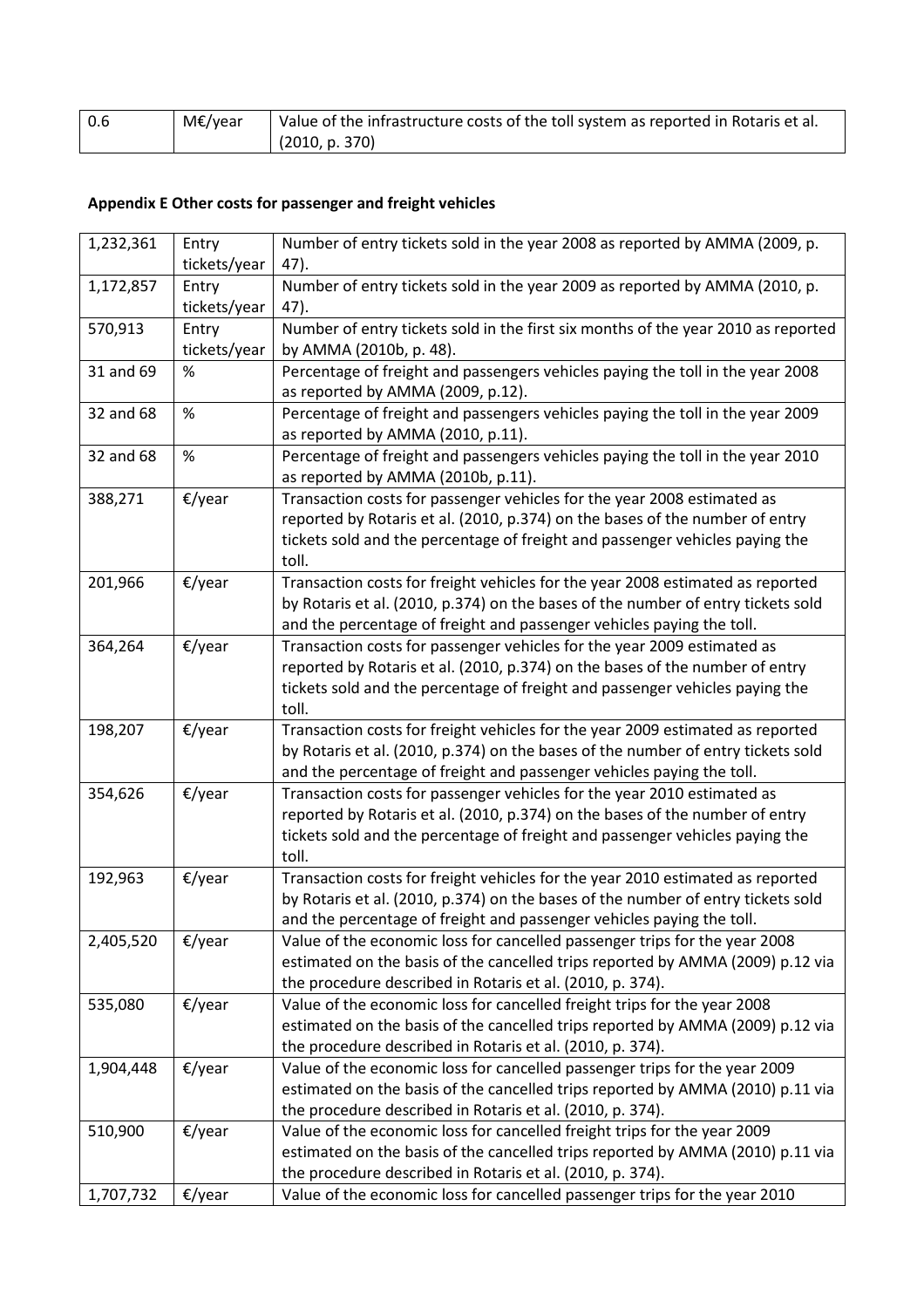|         |                  | estimated on the basis of the cancelled trips reported by AMMA (2010b) p.11<br>via the procedure described in Rotaris et al. (2010, p. 374).            |
|---------|------------------|---------------------------------------------------------------------------------------------------------------------------------------------------------|
| 548,964 | $\epsilon$ /year | Value of the economic loss for cancelled freight trips for the year 2010<br>estimated on the basis of the cancelled trips reported by AMMA (2010b) p.11 |
|         |                  | via the procedure described in Rotaris et al. (2010, p. 374).                                                                                           |

#### **Appendix F Social costs**

| 5,397,500      | $\epsilon$ /year | Value of the reduction of costs caused by accidents involving injured people in<br>the year 2008 based on the number of accident decrease reported by AMMA<br>(2009, p. 45) and the assumptions on the cost reduction per accident and the<br>percentage of accidents caused by the Ecopass described by Rotaris et al. (2010,<br>p. 374)  |
|----------------|------------------|--------------------------------------------------------------------------------------------------------------------------------------------------------------------------------------------------------------------------------------------------------------------------------------------------------------------------------------------|
| 6,207,125      | $\epsilon$ /year | Value of the reduction of costs caused by accidents involving injured people in<br>the year 2009 based on the number of accident decrease reported by AMMA<br>(2010, p. 45) and the assumptions on the cost reduction per accident and the<br>percentage of accidents caused by the Ecopass described by Rotaris et al. (2010,<br>p. 374)  |
| 6,207,125      | €/year           | Value of the reduction of costs caused by accidents involving injured people in<br>the year 2010 based on the number of accident decrease reported by AMMA<br>(2010b, p. 50) and the assumptions on the cost reduction per accident and the<br>percentage of accidents caused by the Ecopass described by Rotaris et al. (2010,<br>p. 374) |
| 25             | €/ tonne         | Recommended value for the external costs of climate change ( $\epsilon$ /tone CO <sub>2</sub> )<br>reported by Maibach et al.(2008, p. 264)                                                                                                                                                                                                |
| 45,000         | €/year           | Value of a 1.8 kton decrease of CO <sub>2</sub> in the year 2008 compared to the year 2007<br>as reported by AMMA (2010, p. 31)                                                                                                                                                                                                            |
| 85,000         | €/year           | Value of a 3.4 kton decrease of CO <sub>2</sub> in the year 2009 compared to the year 2007<br>as reported by AMMA (2010, p. 30)                                                                                                                                                                                                            |
| 102,471        | €/year           | Value of a 4.1 kton decrease of $CO2$ in the year 2010 compared to the year 2007<br>based on the data reported by AMMA (2010b, p. 35)                                                                                                                                                                                                      |
| 594 and<br>239 | €/tonne          | Value per tonne of total PM <sub>10</sub> emissions for exhaust particles in big cities and for<br>abrasion and re-suspension emissions as reported in Maibach et al.(2008, Table<br>13)                                                                                                                                                   |
| 343,332        | €/year           | Value of a 0.5 and a 0.7 ton decrease of total $PM_{10}$ emissions for exhaust<br>particles and for abrasion and re-suspension in the year 2008 compared to the<br>year 2007 as reported by AMMA (2010, p. 14)                                                                                                                             |
| 584,496        | $E$ /year        | Value of a 0.8 and a 1.2 ton decrease of total $PM_{10}$ emissions for exhaust<br>particles and for abrasion and re-suspension in the year 2009 compared to the<br>year 2007 as reported by AMMA (2010, p. 13)                                                                                                                             |
| 765,072        | $\epsilon$ /year | Value of a 1.1 and a 1.6 ton decrease of total $PM_{10}$ emissions for exhaust<br>particles and for abrasion and re-suspension in the year 2010 compared to the<br>year 2007 based on the data reported by AMMA (2010b, p. 13)                                                                                                             |
| 7,524          | €/ tonne         | Value per tonne of NO <sub>x</sub> reported in Maibach et al.(2008, Table 13)                                                                                                                                                                                                                                                              |
| 63,954         |                  | Value of a 8.5 ton decrease of $NOx$ in the year 2008 compared to the year 2007<br>as reported by AMMA (2010, p. 27)                                                                                                                                                                                                                       |
| 121,136        |                  | Value of a 16.1 ton decrease of $NOx$ in the year 2009 compared to the year 2007<br>as reported by AMMA (2010, p. 26)                                                                                                                                                                                                                      |
| 155,712        |                  | Value of a 20.7 ton decrease of $NOx$ in the year 2010 compared to the year 2007<br>as reported by AMMA (2010, p. 31)                                                                                                                                                                                                                      |